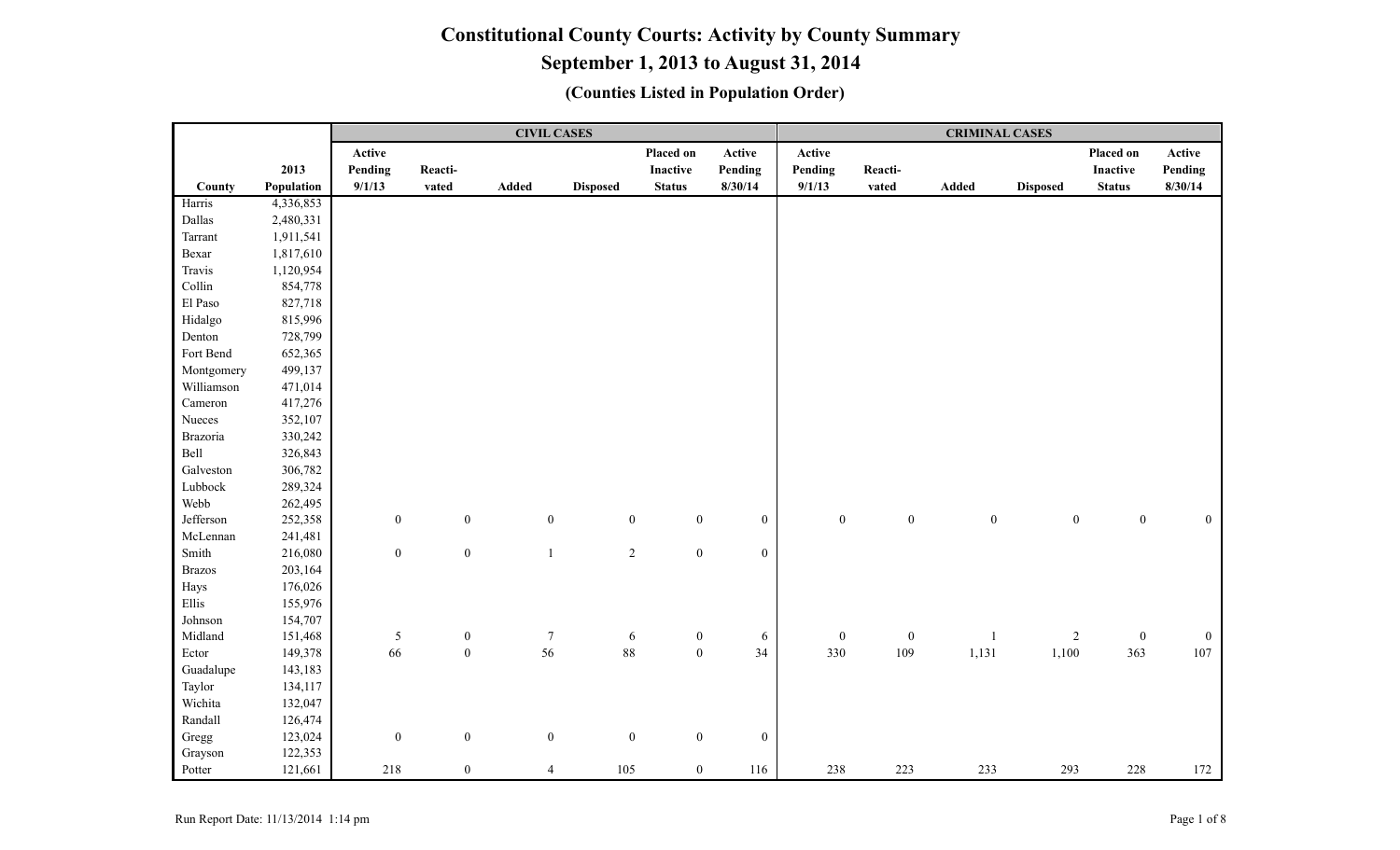|               |            |                  |                  |              | <b>JUVENILE CASES</b> |                                      |                  |                  |                  | <b>TOTAL CASES</b> |                  |                  |                  |
|---------------|------------|------------------|------------------|--------------|-----------------------|--------------------------------------|------------------|------------------|------------------|--------------------|------------------|------------------|------------------|
|               |            | Active           |                  |              |                       | Placed on                            | Active           | Active           |                  |                    |                  | Placed on        | Active           |
|               | 2013       | Pending          | Reacti-          |              |                       | Inactive                             | Pending          | Pending          | Reacti-          |                    |                  | Inactive         | Pending          |
| County        | Population | 9/1/13           | vated            | <b>Added</b> | <b>Disposed</b>       | <b>Status</b>                        | 8/30/14          | 9/1/13           | vated            | <b>Added</b>       | <b>Disposed</b>  | <b>Status</b>    | 8/30/14          |
| Harris        | 4,336,853  |                  |                  |              |                       |                                      |                  | $\boldsymbol{0}$ | $\boldsymbol{0}$ | $\boldsymbol{0}$   | $\boldsymbol{0}$ | $\overline{0}$   | $\mathbf{0}$     |
| Dallas        | 2,480,331  |                  |                  |              |                       |                                      |                  | $\mathbf{0}$     | $\boldsymbol{0}$ | $\boldsymbol{0}$   | $\mathbf{0}$     | $\mathbf{0}$     |                  |
| Tarrant       | 1,911,541  |                  |                  |              |                       |                                      |                  | $\theta$         | $\theta$         | $\theta$           | $\mathbf{0}$     | $\theta$         |                  |
| Bexar         | 1,817,610  |                  |                  |              |                       |                                      |                  | $\Omega$         | $\Omega$         | $\theta$           | $\theta$         | $\theta$         | $\Omega$         |
| Travis        | 1,120,954  |                  |                  |              |                       |                                      |                  | $\mathbf{0}$     | $\mathbf{0}$     | $\mathbf{0}$       | $\mathbf{0}$     | $\mathbf{0}$     | $\Omega$         |
| Collin        | 854,778    |                  |                  |              |                       |                                      |                  | $\mathbf{0}$     | $\mathbf{0}$     | $\theta$           | $\mathbf{0}$     | $\theta$         |                  |
| El Paso       | 827,718    |                  |                  |              |                       |                                      |                  | $\mathbf{0}$     | $\mathbf{0}$     | $\mathbf{0}$       | $\mathbf{0}$     | $\theta$         | 0                |
| Hidalgo       | 815,996    |                  |                  |              |                       |                                      |                  | $\theta$         | $\Omega$         | $\theta$           | $\theta$         | $\theta$         | $\theta$         |
| Denton        | 728,799    |                  |                  |              |                       |                                      |                  | $\mathbf{0}$     | $\theta$         | $\mathbf{0}$       | $\mathbf{0}$     | $\theta$         | 0                |
| Fort Bend     | 652,365    |                  |                  |              |                       |                                      |                  | $\theta$         | $\mathbf{0}$     | $\theta$           | $\Omega$         | $\mathbf{0}$     |                  |
| Montgomery    | 499,137    |                  |                  |              |                       |                                      |                  | $\mathbf{0}$     | $\theta$         | $\theta$           | $\Omega$         | $\theta$         |                  |
| Williamson    | 471,014    |                  |                  |              |                       |                                      |                  | $\theta$         | $\theta$         | $\theta$           | $\Omega$         | $\theta$         | 0                |
| Cameron       | 417,276    |                  |                  |              |                       |                                      |                  | $\mathbf{0}$     | $\mathbf{0}$     | $\mathbf{0}$       | $\Omega$         | $\overline{0}$   | $\Omega$         |
| Nueces        | 352,107    |                  |                  |              |                       |                                      |                  | $\mathbf{0}$     | $\mathbf{0}$     | $\mathbf{0}$       | $\mathbf{0}$     | $\theta$         | $\bf{0}$         |
| Brazoria      | 330,242    |                  |                  |              |                       |                                      |                  | $\mathbf{0}$     | $\mathbf{0}$     | $\mathbf{0}$       | $\mathbf{0}$     | $\theta$         | 0                |
| Bell          | 326,843    |                  |                  |              |                       |                                      |                  | $\theta$         | $\mathbf{0}$     | $\theta$           | $\mathbf{0}$     | $\theta$         | $\theta$         |
| Galveston     | 306,782    |                  |                  |              |                       |                                      |                  | $\theta$         | $\theta$         | $\theta$           | $\boldsymbol{0}$ | $\theta$         | $\theta$         |
| Lubbock       | 289,324    |                  |                  |              |                       |                                      |                  | $\mathbf{0}$     | $\mathbf{0}$     | $\mathbf{0}$       | $\mathbf{0}$     | $\boldsymbol{0}$ | $\theta$         |
| Webb          | 262,495    |                  |                  |              |                       |                                      |                  | $\theta$         | $\mathbf{0}$     | $\theta$           | $\mathbf{0}$     | $\theta$         |                  |
| Jefferson     | 252,358    | $\boldsymbol{0}$ | $\boldsymbol{0}$ |              | $\boldsymbol{0}$      | $\boldsymbol{0}$<br>$\boldsymbol{0}$ | $\boldsymbol{0}$ | $\mathbf{0}$     | $\mathbf{0}$     | $\theta$           | $\theta$         | $\theta$         |                  |
| McLennan      | 241,481    |                  |                  |              |                       |                                      |                  | $\Omega$         | $\theta$         | $\theta$           | $\theta$         | $\Omega$         | 0                |
| Smith         | 216,080    |                  |                  |              |                       |                                      |                  | $\mathbf{0}$     | $\mathbf{0}$     |                    | $\overline{2}$   | $\theta$         | 0                |
| <b>Brazos</b> | 203,164    |                  |                  |              |                       |                                      |                  | $\theta$         | $\mathbf{0}$     | $\mathbf{0}$       | $\mathbf{0}$     | $\theta$         |                  |
| Hays          | 176,026    |                  |                  |              |                       |                                      |                  | $\theta$         | $\mathbf{0}$     | $\mathbf{0}$       | $\mathbf{0}$     | $\theta$         |                  |
| Ellis         | 155,976    |                  |                  |              |                       |                                      |                  | $\theta$         | $\mathbf{0}$     | $\mathbf{0}$       | $\mathbf{0}$     | $\theta$         | 0                |
| Johnson       | 154,707    |                  |                  |              |                       |                                      |                  | $\boldsymbol{0}$ | $\mathbf{0}$     | $\mathbf{0}$       | $\mathbf{0}$     | $\mathbf{0}$     | $\theta$         |
| Midland       | 151,468    | $\boldsymbol{0}$ | $\boldsymbol{0}$ |              | $\boldsymbol{0}$      | $\boldsymbol{0}$<br>$\boldsymbol{0}$ | $\boldsymbol{0}$ | 5                | $\boldsymbol{0}$ | $\,$ 8 $\,$        | 8                | $\mathbf{0}$     | 6                |
| Ector         | 149,378    | $\boldsymbol{0}$ | $\boldsymbol{0}$ |              | $\boldsymbol{0}$      | $\boldsymbol{0}$<br>$\boldsymbol{0}$ | $\boldsymbol{0}$ | 396              | 109              | 1,187              | 1,188            | 363              | 141              |
| Guadalupe     | 143,183    |                  |                  |              |                       |                                      |                  | $\mathbf{0}$     | $\boldsymbol{0}$ | $\mathbf{0}$       | $\overline{0}$   | $\mathbf{0}$     | $\theta$         |
| Taylor        | 134,117    |                  |                  |              |                       |                                      |                  | $\mathbf{0}$     | $\overline{0}$   | $\mathbf{0}$       | $\mathbf{0}$     | $\mathbf{0}$     | $\Omega$         |
| Wichita       | 132,047    |                  |                  |              |                       |                                      |                  | $\mathbf{0}$     | $\boldsymbol{0}$ | $\mathbf{0}$       | $\mathbf{0}$     | $\mathbf{0}$     | $\bf{0}$         |
| Randall       | 126,474    |                  |                  |              |                       |                                      |                  | $\mathbf{0}$     | $\mathbf{0}$     | $\mathbf{0}$       | $\theta$         | $\mathbf{0}$     | 0                |
| Gregg         | 123,024    |                  |                  |              |                       |                                      |                  | $\theta$         | $\Omega$         | $\mathbf{0}$       | $\Omega$         | $\theta$         |                  |
| Grayson       | 122,353    |                  |                  |              |                       |                                      |                  | $\overline{0}$   | $\Omega$         | $\boldsymbol{0}$   | $\mathbf{0}$     | $\overline{0}$   | $\boldsymbol{0}$ |
| Potter        | 121,661    |                  |                  |              |                       |                                      |                  | 456              | 223              | 237                | 398              | 228              | 288              |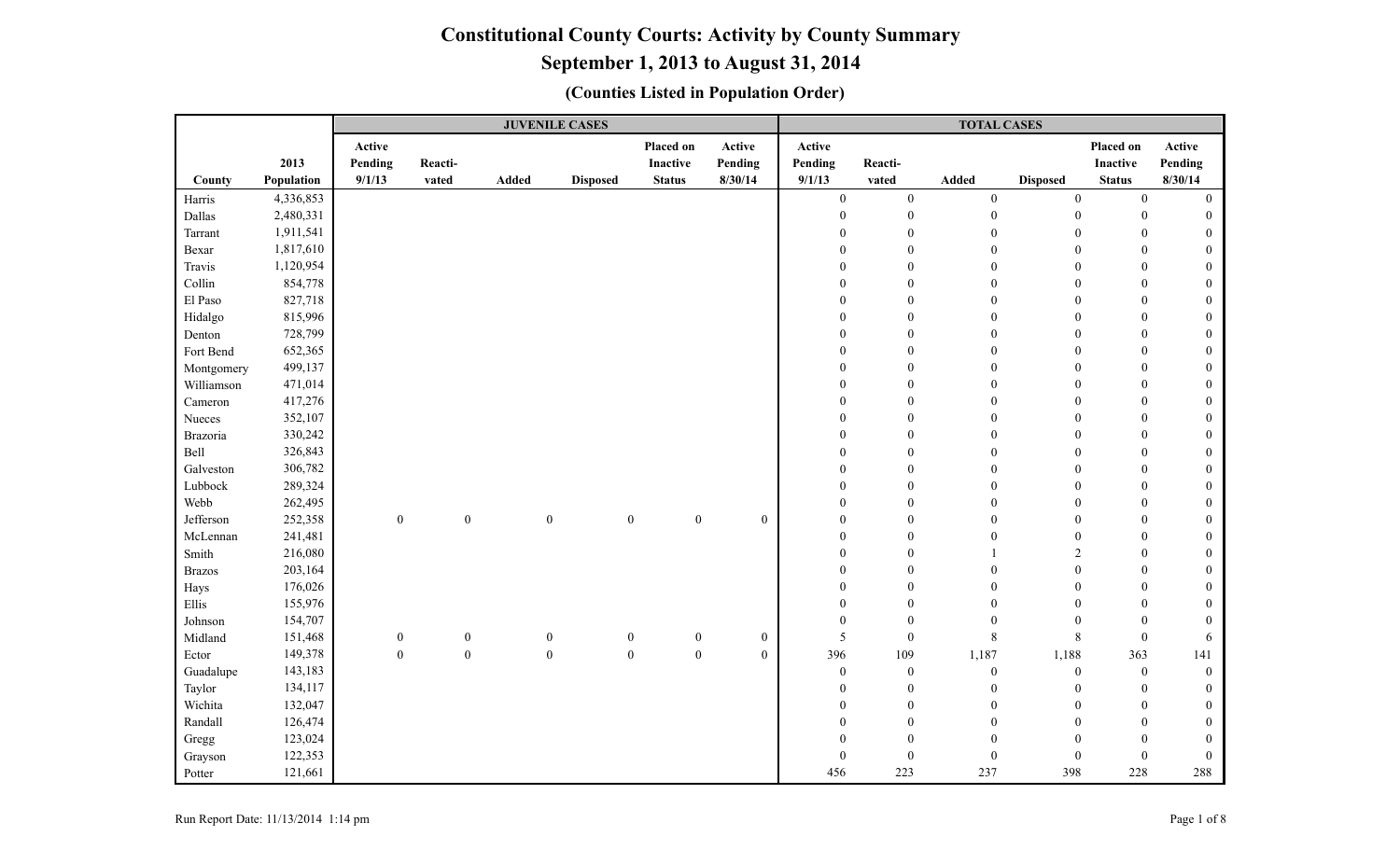|              |            |                  |                  | <b>CIVIL CASES</b> |                  |                  |                  |                  |                  | <b>CRIMINAL CASES</b> |                  |                  |              |
|--------------|------------|------------------|------------------|--------------------|------------------|------------------|------------------|------------------|------------------|-----------------------|------------------|------------------|--------------|
|              |            | Active           |                  |                    |                  | Placed on        | Active           | Active           |                  |                       |                  | Placed on        | Active       |
|              | 2013       | Pending          | Reacti-          |                    |                  | Inactive         | Pending          | Pending          | Reacti-          |                       |                  | <b>Inactive</b>  | Pending      |
| County       | Population | 9/1/13           | vated            | Added              | <b>Disposed</b>  | <b>Status</b>    | 8/30/14          | 9/1/13           | vated            | Added                 | <b>Disposed</b>  | <b>Status</b>    | 8/30/14      |
| Parker       | 121,418    | $\overline{0}$   | $\overline{0}$   | $\mathbf{0}$       | $\theta$         | $\overline{0}$   | $\overline{0}$   |                  |                  |                       |                  |                  |              |
| Comal        | 118,480    |                  |                  |                    |                  |                  |                  |                  |                  |                       |                  |                  |              |
| Tom Green    | 114,954    |                  |                  |                    |                  |                  |                  |                  |                  |                       |                  |                  |              |
| Kaufman      | 108,568    |                  |                  |                    |                  |                  |                  |                  |                  |                       |                  |                  |              |
| Bowie        | 93,487     |                  |                  |                    |                  |                  |                  |                  |                  |                       |                  |                  |              |
| Victoria     | 90,028     |                  |                  |                    |                  |                  |                  |                  |                  |                       |                  |                  |              |
| Angelina     | 87,441     | $\boldsymbol{0}$ | $\boldsymbol{0}$ | $\boldsymbol{0}$   | $\boldsymbol{0}$ | $\boldsymbol{0}$ | $\boldsymbol{0}$ |                  |                  |                       |                  |                  |              |
| Hunt         | 87,048     | $\boldsymbol{0}$ | $\mathbf 0$      | $\mathbf{0}$       | $\mathbf{0}$     | $\mathbf 0$      | $\boldsymbol{0}$ | $\boldsymbol{0}$ | $\boldsymbol{0}$ | $\boldsymbol{0}$      | $\boldsymbol{0}$ | $\overline{0}$   | $\mathbf{0}$ |
| Rockwall     | 85,245     |                  |                  |                    |                  |                  |                  |                  |                  |                       |                  |                  |              |
| Orange       | 82,957     |                  |                  |                    |                  |                  |                  |                  |                  |                       |                  |                  |              |
| Henderson    | 78,675     | 612              | $\boldsymbol{0}$ | $32\,$             | 44               | $\boldsymbol{0}$ | 605              | 650              | 157              | 500                   | 623              | 160              | 581          |
| Liberty      | 76,907     | $\boldsymbol{0}$ | $\boldsymbol{0}$ | $\boldsymbol{0}$   | $\boldsymbol{0}$ | $\boldsymbol{0}$ | $\boldsymbol{0}$ | 3,024            | $\boldsymbol{0}$ | $\boldsymbol{0}$      | $\mathbf{1}$     | $\boldsymbol{0}$ | 3,023        |
| Coryell      | 76,192     |                  |                  |                    |                  |                  |                  |                  |                  |                       |                  |                  |              |
| Bastrop      | 75,825     |                  |                  |                    |                  |                  |                  |                  |                  |                       |                  |                  |              |
| Walker       | 68,817     | $\overline{7}$   | $\boldsymbol{0}$ | $\tau$             | $7\overline{ }$  | $\boldsymbol{0}$ | $\overline{7}$   |                  |                  |                       |                  |                  |              |
| Harrison     | 66,886     |                  |                  |                    |                  |                  |                  |                  |                  |                       |                  |                  |              |
| San Patricio | 66,137     |                  |                  |                    |                  |                  |                  | 908              | $\boldsymbol{0}$ | 105                   | 249              | $\mathbf{0}$     | 759          |
| Nacogdoches  | 65,330     |                  |                  |                    |                  |                  |                  |                  |                  |                       |                  |                  |              |
| Starr        | 61,963     |                  |                  |                    |                  |                  |                  |                  |                  |                       |                  |                  |              |
| Wise         | 60,939     |                  |                  |                    |                  |                  |                  |                  |                  |                       |                  |                  |              |
| Anderson     | 57,938     | 15               | $\boldsymbol{0}$ | 92                 | 48               | $\boldsymbol{0}$ | 56               | 893              | $\boldsymbol{0}$ | 782                   | 729              | $\boldsymbol{0}$ | 958          |
| Maverick     | 55,932     | 139              | $\boldsymbol{0}$ | 77                 | 75               | $\boldsymbol{0}$ | 142              | 4,786            | $\boldsymbol{0}$ | 571                   | 720              | $\boldsymbol{0}$ | 4,636        |
| Hardin       | 55,417     | 581              | $\boldsymbol{0}$ | 226                | 182              | $\boldsymbol{0}$ | 625              | 892              | 388              | 1,633                 | 1,409            | 553              | 951          |
| Rusk         | 53,622     | $\boldsymbol{7}$ | $\boldsymbol{0}$ | 57                 | 56               | $\boldsymbol{0}$ | $\,8\,$          | 47               | 122              | 107                   | 456              | 46               | 16           |
| Hood         | 52,905     | $\boldsymbol{0}$ | $\boldsymbol{0}$ | $\boldsymbol{0}$   | $\boldsymbol{0}$ | $\boldsymbol{0}$ | $\boldsymbol{0}$ | $\boldsymbol{0}$ | $\boldsymbol{0}$ | $\boldsymbol{0}$      | $\boldsymbol{0}$ | $\theta$         | $\theta$     |
| Van Zandt    | 52,481     | 92               | $\boldsymbol{0}$ | 15                 | $12\,$           | $\mathbf{0}$     | 94               | 329              | $12\,$           | 6                     | 36               | 9                | 105          |
| Cherokee     | 50,878     | $\mathbf{0}$     | $\boldsymbol{0}$ | $\boldsymbol{0}$   | $\theta$         | $\mathbf{0}$     | $\boldsymbol{0}$ | 461              | $\boldsymbol{0}$ | $70\,$                | 187              | $\theta$         | 343          |
| Kerr         | 49,953     |                  |                  |                    |                  |                  |                  |                  |                  |                       |                  |                  |              |
| Lamar        | 49,426     | 340              | $\boldsymbol{0}$ | $28\,$             | 15               | $\boldsymbol{0}$ | 349              | 1,030            | $\boldsymbol{0}$ | 1,345                 | 1,234            | $\boldsymbol{0}$ | 1,153        |
| Val Verde    | 48,623     | $11\,$           | $\boldsymbol{0}$ | $\sqrt{6}$         | $\overline{7}$   | $\boldsymbol{0}$ | $10\,$           |                  |                  |                       |                  |                  |              |
| Navarro      | 48,038     | 120              | $\boldsymbol{0}$ | 88                 | 65               | $\mathbf{0}$     | 140              | 715              | 304              | 1,581                 | 1,539            | 339              | 711          |
| Medina       | 47,399     |                  |                  |                    |                  |                  |                  |                  |                  |                       |                  |                  |              |
| Atascosa     | 47,093     | 817              | $\boldsymbol{0}$ | $\boldsymbol{2}$   | $\sqrt{2}$       | $\boldsymbol{0}$ | $\boldsymbol{0}$ | 1,246            | $\sqrt{5}$       | $\overline{9}$        | 42               | 17               | $\bf{0}$     |
| Polk         | 45,790     | $\boldsymbol{0}$ | $\boldsymbol{0}$ | $\boldsymbol{0}$   | $\boldsymbol{0}$ | $\boldsymbol{0}$ | $\boldsymbol{0}$ | $\boldsymbol{0}$ | $\boldsymbol{0}$ | $\mathbf{0}$          | $\boldsymbol{0}$ | $\boldsymbol{0}$ | $\theta$     |
| Wilson       | 45,418     | 282              | $\mathbf{0}$     | 73                 | $\theta$         | $\theta$         | 355              | 718              | $\mathbf{0}$     | 1,053                 | 990              | $\Omega$         | 786          |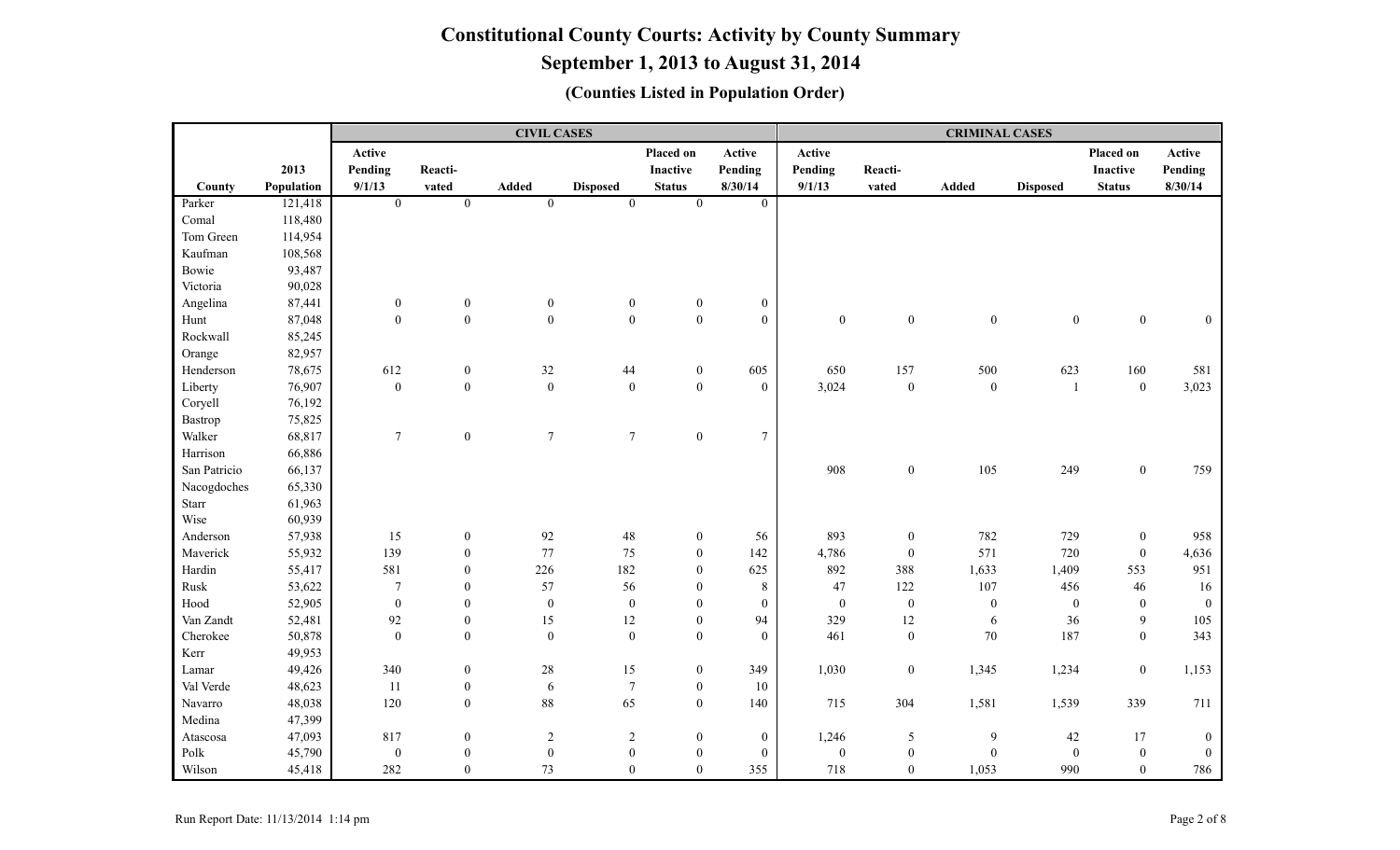|              |            |                  |                  | <b>JUVENILE CASES</b> |                  |                  |                  |                  |                  | <b>TOTAL CASES</b> |                  |                  |              |
|--------------|------------|------------------|------------------|-----------------------|------------------|------------------|------------------|------------------|------------------|--------------------|------------------|------------------|--------------|
|              |            | Active           |                  |                       |                  | Placed on        | Active           | Active           |                  |                    |                  | Placed on        | Active       |
|              | 2013       | Pending          | Reacti-          |                       |                  | Inactive         | Pending          | Pending          | Reacti-          |                    |                  | <b>Inactive</b>  | Pending      |
| County       | Population | 9/1/13           | vated            | <b>Added</b>          | <b>Disposed</b>  | <b>Status</b>    | 8/30/14          | 9/1/13           | vated            | Added              | <b>Disposed</b>  | <b>Status</b>    | 8/30/14      |
| Parker       | 121,418    |                  |                  |                       |                  |                  |                  | $\theta$         | $\mathbf{0}$     | $\mathbf{0}$       | $\mathbf{0}$     | $\theta$         | $\Omega$     |
| Comal        | 118,480    |                  |                  |                       |                  |                  |                  | $\mathbf{0}$     | $\boldsymbol{0}$ | $\boldsymbol{0}$   | $\boldsymbol{0}$ | $\mathbf{0}$     |              |
| Tom Green    | 114,954    |                  |                  |                       |                  |                  |                  | $\Omega$         | $\theta$         | $\theta$           | $\theta$         | $\theta$         | $\Omega$     |
| Kaufman      | 108,568    |                  |                  |                       |                  |                  |                  | $\theta$         | $\theta$         | $\theta$           | $\mathbf{0}$     | $\theta$         | $\Omega$     |
| Bowie        | 93,487     |                  |                  |                       |                  |                  |                  | $\Omega$         | $\mathbf{0}$     | $\Omega$           | $\theta$         | $\theta$         |              |
| Victoria     | 90,028     |                  |                  |                       |                  |                  |                  | $\theta$         | $\theta$         | $\theta$           | $\theta$         | $\theta$         |              |
| Angelina     | 87,441     |                  |                  |                       |                  |                  |                  | $\theta$         | $\theta$         | $\theta$           | $\theta$         | $\overline{0}$   |              |
| Hunt         | 87,048     | $\boldsymbol{0}$ | $\mathbf{0}$     | $\mathbf{0}$          | $\boldsymbol{0}$ | $\boldsymbol{0}$ | $\mathbf{0}$     | $\theta$         | $\mathbf{0}$     | $\theta$           | $\theta$         | $\theta$         |              |
| Rockwall     | 85,245     |                  |                  |                       |                  |                  |                  | $\theta$         | $\boldsymbol{0}$ | $\theta$           | $\theta$         | $\theta$         |              |
| Orange       | 82,957     |                  |                  |                       |                  |                  |                  | $\mathbf{0}$     | $\boldsymbol{0}$ | $\boldsymbol{0}$   | $\boldsymbol{0}$ | $\theta$         | $\Omega$     |
| Henderson    | 78,675     |                  |                  |                       |                  |                  |                  | 1,262            | 157              | 532                | 667              | 160              | 1,186        |
| Liberty      | 76,907     | 71               | $\boldsymbol{0}$ | $\boldsymbol{0}$      | $\boldsymbol{0}$ | $\boldsymbol{0}$ | 71               | 3,095            | $\boldsymbol{0}$ | $\boldsymbol{0}$   | $\mathbf{1}$     | $\overline{0}$   | 3,094        |
| Coryell      | 76,192     |                  |                  |                       |                  |                  |                  | $\boldsymbol{0}$ | $\boldsymbol{0}$ | $\mathbf{0}$       | $\mathbf{0}$     | $\theta$         | $\theta$     |
| Bastrop      | 75,825     |                  |                  |                       |                  |                  |                  | $\mathbf{0}$     | $\boldsymbol{0}$ | $\mathbf{0}$       | $\theta$         | $\theta$         | $\Omega$     |
| Walker       | 68,817     |                  |                  |                       |                  |                  |                  | $\overline{7}$   | $\boldsymbol{0}$ | $\overline{7}$     | $\overline{7}$   | $\overline{0}$   |              |
| Harrison     | 66,886     |                  |                  |                       |                  |                  |                  | $\mathbf{0}$     | $\mathbf{0}$     | $\mathbf{0}$       | $\mathbf{0}$     | $\theta$         | $\theta$     |
| San Patricio | 66,137     |                  |                  |                       |                  |                  |                  | 908              | $\boldsymbol{0}$ | 105                | 249              | $\theta$         | 759          |
| Nacogdoches  | 65,330     |                  |                  |                       |                  |                  |                  | $\mathbf{0}$     | $\mathbf{0}$     | $\boldsymbol{0}$   | $\boldsymbol{0}$ | $\Omega$         | $\Omega$     |
| Starr        | 61,963     |                  |                  |                       |                  |                  |                  | $\theta$         | $\theta$         | $\mathbf{0}$       | $\mathbf{0}$     | $\theta$         |              |
| Wise         | 60,939     |                  |                  |                       |                  |                  |                  | $\mathbf{0}$     | $\mathbf{0}$     | $\boldsymbol{0}$   | $\boldsymbol{0}$ | $\overline{0}$   | $\mathbf{0}$ |
| Anderson     | 57,938     |                  |                  |                       |                  |                  |                  | 908              | $\boldsymbol{0}$ | 874                | 777              | $\overline{0}$   | 1,014        |
| Maverick     | 55,932     |                  |                  |                       |                  |                  |                  | 4,925            | $\mathbf{0}$     | 648                | 795              | $\overline{0}$   | 4,778        |
| Hardin       | 55,417     | $\boldsymbol{0}$ | $\boldsymbol{0}$ | $\boldsymbol{0}$      | $\boldsymbol{0}$ | $\boldsymbol{0}$ | $\boldsymbol{0}$ | 1,473            | 388              | 1,859              | 1,591            | 553              | 1,576        |
| Rusk         | 53,622     | $\overline{0}$   | $\overline{0}$   | $\theta$              | $\theta$         | $\mathbf{0}$     | $\boldsymbol{0}$ | 54               | 122              | 164                | 512              | 46               | 24           |
| Hood         | 52,905     | $\boldsymbol{0}$ | $\boldsymbol{0}$ | $\theta$              | $\boldsymbol{0}$ | $\Omega$         | $\boldsymbol{0}$ | $\boldsymbol{0}$ | $\boldsymbol{0}$ | $\boldsymbol{0}$   | $\boldsymbol{0}$ | $\boldsymbol{0}$ | $\theta$     |
| Van Zandt    | 52,481     | 118              | $\overline{0}$   | 29                    | 31               | $\theta$         | 121              | 539              | $12\,$           | 50                 | 79               | 9                | 320          |
| Cherokee     | 50,878     | $\boldsymbol{0}$ | $\overline{0}$   | $\mathbf{0}$          | $\boldsymbol{0}$ | $\theta$         | $\boldsymbol{0}$ | 461              | $\mathbf{0}$     | 70                 | 187              | $\theta$         | 343          |
| Kerr         | 49,953     | $18\,$           | $\overline{0}$   | $80\,$                | 79               | $\mathbf{0}$     | 18               | 18               | $\mathbf{0}$     | 80                 | 79               | $\overline{0}$   | 18           |
| Lamar        | 49,426     | 17               | $\overline{0}$   | 30                    | 23               | $\mathbf{0}$     | 24               | 1,387            | $\boldsymbol{0}$ | 1,403              | 1,272            | $\overline{0}$   | 1,526        |
| Val Verde    | 48,623     |                  |                  |                       |                  |                  |                  | 11               | $\boldsymbol{0}$ | $\sqrt{6}$         | $\boldsymbol{7}$ | $\mathbf{0}$     | $10\,$       |
| Navarro      | 48,038     | $\boldsymbol{0}$ | $\boldsymbol{0}$ | $\boldsymbol{0}$      | $\boldsymbol{0}$ | $\boldsymbol{0}$ | $\boldsymbol{0}$ | 835              | 304              | 1,669              | 1,604            | 339              | 851          |
| Medina       | 47,399     |                  |                  |                       |                  |                  |                  | $\mathbf{0}$     | $\boldsymbol{0}$ | $\boldsymbol{0}$   | $\boldsymbol{0}$ | $\overline{0}$   | $\theta$     |
| Atascosa     | 47,093     | $\boldsymbol{0}$ | $\boldsymbol{0}$ | $\boldsymbol{0}$      | $\boldsymbol{0}$ | $\theta$         | $\boldsymbol{0}$ | 2,063            | 5                | 11                 | 44               | 17               | $\Omega$     |
| Polk         | 45,790     | $\theta$         | $\overline{0}$   | $\mathbf{0}$          | $\boldsymbol{0}$ | $\mathbf{0}$     | $\boldsymbol{0}$ | $\mathbf{0}$     | $\mathbf{0}$     | $\mathbf{0}$       | $\mathbf{0}$     | $\overline{0}$   | $\Omega$     |
| Wilson       | 45,418     | $\theta$         | $\overline{0}$   | $\Omega$              | $\Omega$         | $\Omega$         | $\overline{0}$   | 1,000            | $\overline{0}$   | 1,126              | 990              | $\overline{0}$   | 1,141        |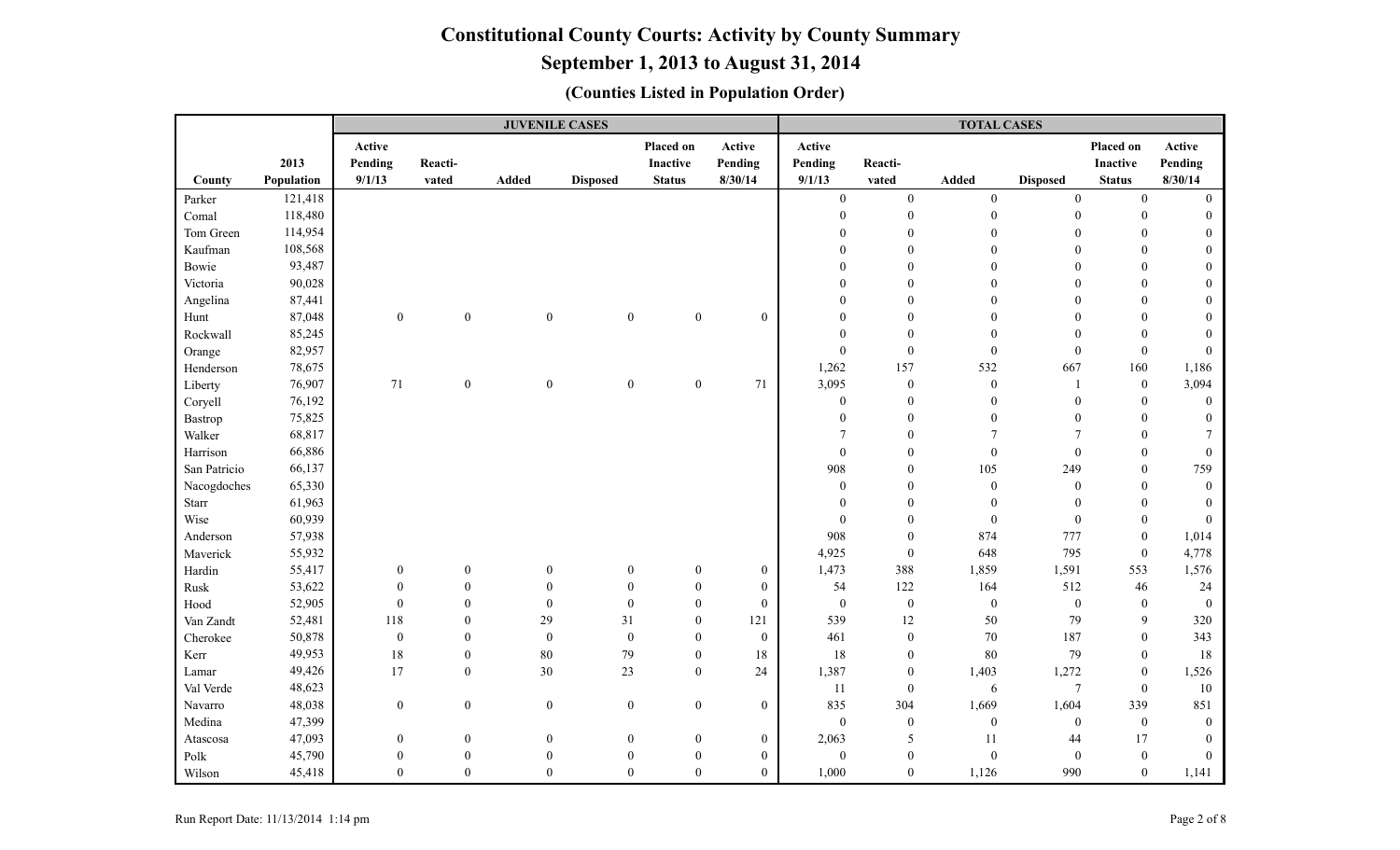**September 1, 2013 to August 31, 2014**

|               |            |                  |                  | <b>CIVIL CASES</b> |                 |                  |                  |                  |                  | <b>CRIMINAL CASES</b> |                  |                  |                  |
|---------------|------------|------------------|------------------|--------------------|-----------------|------------------|------------------|------------------|------------------|-----------------------|------------------|------------------|------------------|
|               |            | Active           |                  |                    |                 | Placed on        | Active           | Active           |                  |                       |                  | Placed on        | Active           |
|               | 2013       | Pending          | Reacti-          |                    |                 | <b>Inactive</b>  | Pending          | Pending          | Reacti-          |                       |                  | Inactive         | Pending          |
| County        | Population | 9/1/13           | vated            | Added              | <b>Disposed</b> | <b>Status</b>    | 8/30/14          | 9/1/13           | vated            | <b>Added</b>          | <b>Disposed</b>  | <b>Status</b>    | 8/30/14          |
| Waller        | 45,213     |                  |                  |                    |                 |                  |                  |                  |                  |                       |                  |                  |                  |
| <b>Burnet</b> | 43,823     |                  |                  |                    |                 |                  |                  | 879              | 621              | 1,334                 | 1,118            | 655              | 1,026            |
| Wood          | 42,306     | 1,095            | $\boldsymbol{0}$ | 77                 | $8\phantom{.0}$ | $\boldsymbol{0}$ | 1,553            | 563              | 83               | 520                   | 609              | 119              | 724              |
| Jim Wells     | 41,680     | 385              | $\mathbf{1}$     | 192                | 153             | $\boldsymbol{0}$ | 425              | 708              | 161              | 739                   | 830              | 167              | 612              |
| Wharton       | 41,216     | 83               | $\boldsymbol{0}$ | 164                | 144             | $\boldsymbol{0}$ | 103              | 614              | 244              | 1,278                 | 1,271            | 299              | 592              |
| Upshur        | 39,884     | 105              | $\boldsymbol{0}$ | 108                | 58              | 6                | 151              | 441              | $78\,$           | 617                   | 639              | 54               | 448              |
| Erath         | 39,658     |                  |                  |                    |                 |                  |                  |                  |                  |                       |                  |                  |                  |
| Caldwell      | 39,232     |                  |                  |                    |                 |                  |                  |                  |                  |                       |                  |                  |                  |
| Cooke         | 38,467     |                  |                  |                    |                 |                  |                  |                  |                  |                       |                  |                  |                  |
| Kendall       | 37,766     |                  |                  |                    |                 |                  |                  |                  |                  |                       |                  |                  |                  |
| <b>Brown</b>  | 37,749     | 168              | $\boldsymbol{0}$ | 25                 | 19              | $\boldsymbol{0}$ | 173              | 229              | 133              | 150                   | 161              | 168              | 193              |
| Chambers      | 36,812     | 542              | $\boldsymbol{0}$ | 211                | 103             | $\mathbf{0}$     | 602              | 502              | 179              | 987                   | 958              | 251              | 479              |
| Matagorda     | 36,592     | 37               | $\boldsymbol{0}$ | 85                 | 56              | $\boldsymbol{0}$ | 63               | 210              | 232              | 1,013                 | 968              | 245              | 254              |
| Howard        | 36,147     | 56               | $\boldsymbol{0}$ | 71                 | 49              | $8\,$            | 70               | 1,678            | $\mathbf{1}$     | 1,332                 | 1,214            | $\boldsymbol{0}$ | 1,794            |
| Hale          | 35,764     | 24               | $\boldsymbol{0}$ | $78\,$             | 55              | 9                | 39               | 1,913            | $\boldsymbol{0}$ | 821                   | 961              | $\boldsymbol{0}$ | 1,770            |
| Jasper        | 35,649     | 189              | $\boldsymbol{0}$ | 158                | 109             | $\theta$         | 240              | 635              | $\mathbf{0}$     | 951                   | 748              | $\mathbf{0}$     | 871              |
| Hopkins       | 35,565     | 27               | $\boldsymbol{0}$ | 19                 | $18\,$          | $\mathbf{0}$     | 29               | $\boldsymbol{0}$ | $\boldsymbol{0}$ | $\overline{4}$        | $\overline{4}$   |                  | $\boldsymbol{0}$ |
| Hill          | 34,823     | $\mathfrak{S}$   | $\boldsymbol{0}$ | $\boldsymbol{0}$   | $\mathbf{0}$    | $\boldsymbol{0}$ | 5                | 325              | $\boldsymbol{0}$ | 130                   | 182              | $\mathbf{0}$     | 305              |
| Washington    | 34,147     |                  |                  |                    |                 |                  |                  |                  |                  |                       |                  |                  |                  |
| Fannin        | 33,659     | $\boldsymbol{0}$ | $\boldsymbol{0}$ | $\mathfrak{Z}$     | $\mathfrak{Z}$  | $\boldsymbol{0}$ | $\boldsymbol{0}$ |                  |                  |                       |                  |                  |                  |
| Bee           | 32,799     | 91               | $\boldsymbol{0}$ | 84                 | 77              | $\overline{0}$   | 98               | 1,405            | 293              | 454                   | 663              | 359              | 1,130            |
| Titus         | 32,581     | 724              | $\boldsymbol{0}$ | 117                | 227             | $\mathbf{0}$     | 620              | 746              | 342              | 885                   | 970              | 260              | 721              |
| Kleberg       | 32,101     | $\overline{4}$   | $\boldsymbol{0}$ | 29                 | 25              | $\mathbf{0}$     | 6                | $\mathbf{0}$     | $\boldsymbol{0}$ | $\boldsymbol{0}$      | $\boldsymbol{0}$ | $\mathbf{0}$     | $\mathbf{0}$     |
| Cass          | 30,331     | 126              | $\boldsymbol{0}$ | $\overline{0}$     | $\mathbf{0}$    | $\boldsymbol{0}$ | 126              | 215              | 174              | 244                   | 435              | 79               | 236              |
| Austin        | 28,847     |                  |                  |                    |                 |                  |                  |                  |                  |                       |                  |                  |                  |
| Palo Pinto    | 27,889     | $27\,$           | $\boldsymbol{0}$ | $48\,$             | 63              | $\boldsymbol{0}$ | 10               | 177              | 157              | 549                   | 545              | 186              | 172              |
| Uvalde        | 26,926     | 79               | $\boldsymbol{0}$ | 30                 | $28\,$          | $\overline{1}$   | 81               | 718              | $\boldsymbol{0}$ | 460                   | 506              | 11               | 661              |
| Grimes        | 26,859     | 24               | $\boldsymbol{0}$ | 33                 | 35              | 9                | 16               | 1,346            | $\boldsymbol{0}$ | 271                   | 362              | 111              | 1,240            |
| San Jacinto   | 26,856     | 102              | $\boldsymbol{0}$ | 58                 | 97              | $\mathbf{0}$     | 51               | 502              | $\overline{2}$   | 424                   | 498              | 5                | 426              |
| Shelby        | 25,792     | 271              | $\boldsymbol{0}$ | 40                 | 31              | $\Omega$         | 280              | 2,984            | $\boldsymbol{0}$ | 804                   | 546              | $\theta$         | 3,242            |
| Gillespie     | 25,357     | 91               | $\boldsymbol{0}$ | 34                 | 27              | $\mathbf{0}$     | 98               | 537              | 142              | 493                   | 477              | 161              | 523              |
| Fayette       | 24,821     | $38\,$           | $\boldsymbol{0}$ | 31                 | 27              | $\boldsymbol{0}$ | 42               | 131              | 162              | 418                   | 464              | 170              | 78               |
| Aransas       | 24,356     |                  |                  |                    |                 |                  |                  |                  |                  |                       |                  |                  |                  |
| Milam         | 24,167     | 5                | 19               | 64                 | 47              | 31               | 7                | 138              | $74\,$           | 573                   | 488              | 89               | 209              |
| Panola        | 23,870     |                  |                  |                    |                 |                  |                  |                  |                  |                       |                  |                  |                  |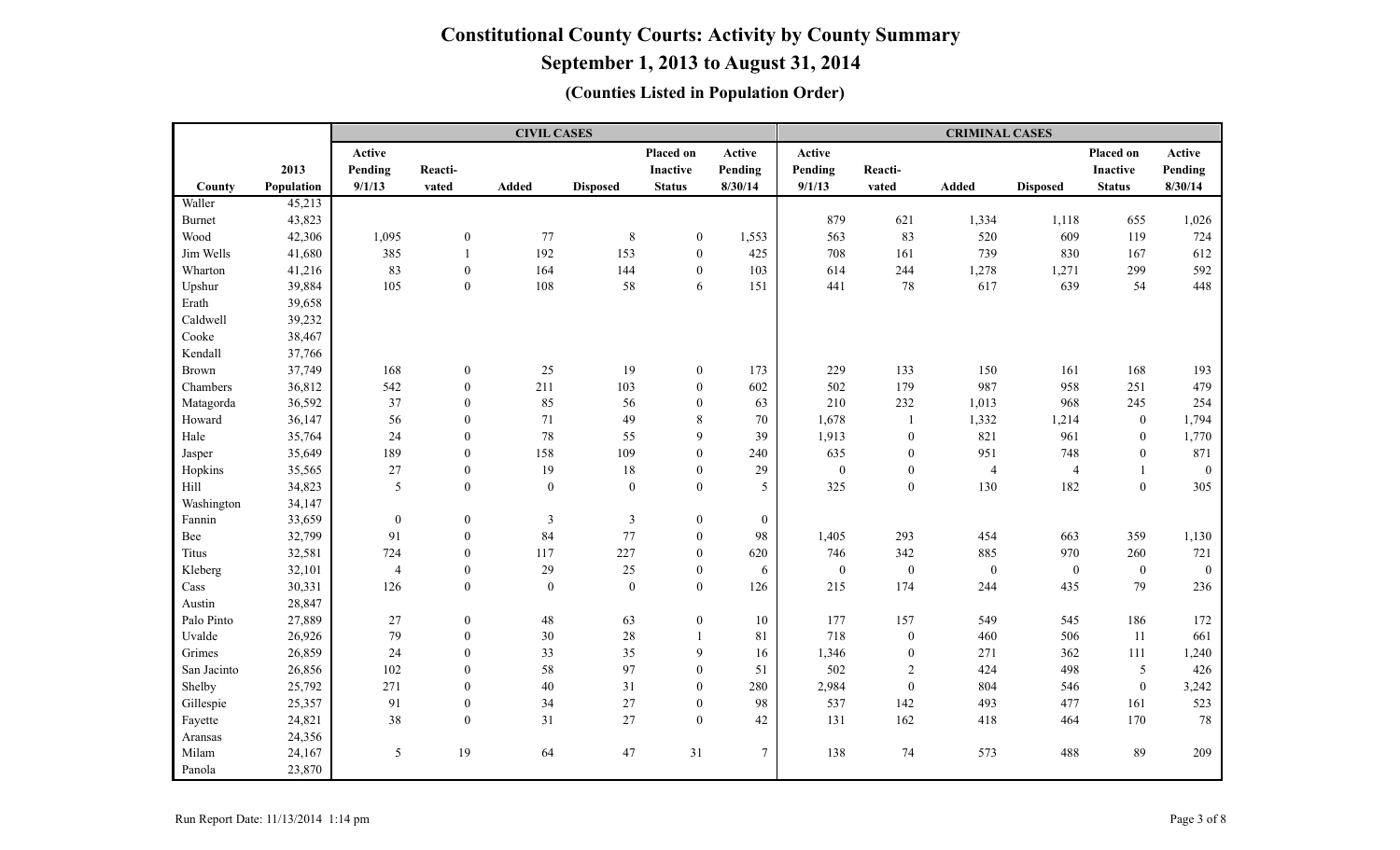|               |            |                   |                  | <b>JUVENILE CASES</b> |                  |                              |                   |                   |                  | <b>TOTAL CASES</b>      |                  |                              |                   |
|---------------|------------|-------------------|------------------|-----------------------|------------------|------------------------------|-------------------|-------------------|------------------|-------------------------|------------------|------------------------------|-------------------|
|               | 2013       | Active<br>Pending | Reacti-          |                       |                  | Placed on<br><b>Inactive</b> | Active<br>Pending | Active<br>Pending | Reacti-          |                         |                  | Placed on<br><b>Inactive</b> | Active<br>Pending |
| County        | Population | 9/1/13            | vated            | Added                 | <b>Disposed</b>  | <b>Status</b>                | 8/30/14           | 9/1/13            | vated            | Added                   | <b>Disposed</b>  | <b>Status</b>                | 8/30/14           |
| Waller        | 45,213     |                   |                  |                       |                  |                              |                   | $\overline{0}$    | $\boldsymbol{0}$ | $\mathbf{0}$            | $\boldsymbol{0}$ | $\mathbf{0}$                 | $\overline{0}$    |
| <b>Burnet</b> | 43,823     |                   |                  |                       |                  |                              |                   | 879               | 621              | 1,334                   | 1,118            | 655                          | 1,026             |
| Wood          | 42,306     | $\boldsymbol{0}$  | $\boldsymbol{0}$ | $\mathbf{0}$          | $\boldsymbol{0}$ | $\overline{0}$               | $\mathbf{0}$      | 1,658             | 83               | 597                     | 617              | 119                          | 2,277             |
| Jim Wells     | 41,680     | 45                | $\boldsymbol{0}$ | 23                    | 31               | $\boldsymbol{0}$             | 37                | 1,138             | 162              | 954                     | 1,014            | 167                          | 1,074             |
| Wharton       | 41,216     | $\boldsymbol{0}$  | $\boldsymbol{0}$ | $\mathbf{0}$          | $\boldsymbol{0}$ | $\mathbf{0}$                 | $\overline{0}$    | 697               | 244              | 1,442                   | 1,415            | 299                          | 695               |
| Upshur        | 39,884     |                   |                  |                       |                  |                              |                   | 546               | $78\,$           | 725                     | 697              | 60                           | 599               |
| Erath         | 39,658     |                   |                  |                       |                  |                              |                   | $\mathbf{0}$      | $\boldsymbol{0}$ | $\boldsymbol{0}$        | $\boldsymbol{0}$ | $\mathbf{0}$                 | $\mathbf{0}$      |
| Caldwell      | 39,232     |                   |                  |                       |                  |                              |                   | $\theta$          | $\boldsymbol{0}$ | $\boldsymbol{0}$        | $\theta$         | $\boldsymbol{0}$             | $\Omega$          |
| Cooke         | 38,467     |                   |                  |                       |                  |                              |                   | $\overline{0}$    | $\boldsymbol{0}$ | $\boldsymbol{0}$        | $\overline{0}$   | $\theta$                     | $\mathbf{0}$      |
| Kendall       | 37,766     |                   |                  |                       |                  |                              |                   | $\mathbf{0}$      | $\mathbf{0}$     | $\boldsymbol{0}$        | $\boldsymbol{0}$ | $\theta$                     | $\theta$          |
| <b>Brown</b>  | 37,749     | 12                | $\boldsymbol{0}$ | $36\,$                | 14               | $\boldsymbol{0}$             | 31                | 409               | 133              | 211                     | 194              | 168                          | 397               |
| Chambers      | 36,812     | 35                | $\mathbf{0}$     | 12                    | $\overline{4}$   | $\mathbf{0}$                 | 29                | 1,079             | 179              | 1,210                   | 1,065            | 251                          | 1,110             |
| Matagorda     | 36,592     |                   |                  |                       |                  |                              |                   | 247               | 232              | 1,098                   | 1,024            | 245                          | 317               |
| Howard        | 36,147     | $\mathbf{1}$      | $\boldsymbol{0}$ | 61                    | $52\,$           | $\boldsymbol{0}$             | 5                 | 1,735             | $\mathbf{1}$     | 1,464                   | 1,315            | 8                            | 1,869             |
| Hale          | 35,764     | 13                | $\boldsymbol{0}$ | 11                    | $11\,$           | $\boldsymbol{0}$             | 13                | 1,950             | $\boldsymbol{0}$ | 910                     | 1,027            | $\mathbf{9}$                 | 1,822             |
| Jasper        | 35,649     |                   |                  |                       |                  |                              |                   | 824               | $\boldsymbol{0}$ | 1,109                   | 857              | $\boldsymbol{0}$             | 1,111             |
| Hopkins       | 35,565     | $\boldsymbol{0}$  | $\boldsymbol{0}$ | $\boldsymbol{0}$      | $\boldsymbol{0}$ | $\boldsymbol{0}$             | $\boldsymbol{0}$  | 27                | $\boldsymbol{0}$ | 23                      | 22               | 1                            | 29                |
| Hill          | 34,823     |                   |                  |                       |                  |                              |                   | 330               | $\boldsymbol{0}$ | 130                     | 182              | $\theta$                     | 310               |
| Washington    | 34,147     |                   |                  |                       |                  |                              |                   | $\boldsymbol{0}$  | $\boldsymbol{0}$ | $\boldsymbol{0}$        | $\boldsymbol{0}$ | $\mathbf{0}$                 | $\boldsymbol{0}$  |
| Fannin        | 33,659     |                   |                  |                       |                  |                              |                   | $\boldsymbol{0}$  | $\boldsymbol{0}$ | $\overline{\mathbf{3}}$ | $\mathfrak{Z}$   | $\mathbf{0}$                 | $\mathbf{0}$      |
| Bee           | 32,799     |                   |                  |                       |                  |                              |                   | 1,496             | 293              | 538                     | 740              | 359                          | 1,228             |
| Titus         | 32,581     |                   |                  |                       |                  |                              |                   | 1,470             | 342              | 1,002                   | 1,197            | 260                          | 1,341             |
| Kleberg       | 32,101     | $36\,$            | $\boldsymbol{0}$ | 31                    | 53               | $\boldsymbol{0}$             | 17                | $40\,$            | $\boldsymbol{0}$ | 60                      | $78\,$           | $\mathbf{0}$                 | 23                |
| Cass          | 30,331     |                   |                  |                       |                  |                              |                   | 341               | 174              | 244                     | 435              | 79                           | 362               |
| Austin        | 28,847     |                   |                  |                       |                  |                              |                   | $\boldsymbol{0}$  | $\boldsymbol{0}$ | $\boldsymbol{0}$        | $\boldsymbol{0}$ | $\theta$                     | $\boldsymbol{0}$  |
| Palo Pinto    | 27,889     | 53                | $\boldsymbol{0}$ | $\sqrt{2}$            | 11               | $\overline{0}$               | $\mathbf{0}$      | 257               | 157              | 599                     | 619              | 186                          | 182               |
| Uvalde        | 26,926     | $40\,$            | $\boldsymbol{0}$ | 23                    | 34               | $\boldsymbol{0}$             | 29                | 837               | $\boldsymbol{0}$ | 513                     | 568              | $12\,$                       | 771               |
| Grimes        | 26,859     | $10\,$            | $\boldsymbol{0}$ | 18                    | 14               | $\mathbf{0}$                 | 17                | 1,380             | $\boldsymbol{0}$ | 322                     | 411              | 120                          | 1,273             |
| San Jacinto   | 26,856     |                   |                  |                       |                  |                              |                   | 604               | $\overline{2}$   | 482                     | 595              | 5                            | 477               |
| Shelby        | 25,792     |                   |                  |                       |                  |                              |                   | 3,255             | $\boldsymbol{0}$ | 844                     | 577              | $\boldsymbol{0}$             | 3,522             |
| Gillespie     | 25,357     | 5                 | $\mathbf{0}$     | 6                     | 5                | $\boldsymbol{0}$             | 6                 | 633               | 142              | 533                     | 509              | 161                          | 627               |
| Fayette       | 24,821     |                   |                  |                       |                  |                              |                   | 169               | 162              | 449                     | 491              | 170                          | 120               |
| Aransas       | 24,356     |                   |                  |                       |                  |                              |                   | $\mathbf{0}$      | $\boldsymbol{0}$ | $\boldsymbol{0}$        | $\boldsymbol{0}$ | $\mathbf{0}$                 | $\mathbf{0}$      |
| Milam         | 24,167     |                   |                  |                       |                  |                              |                   | 143               | 93               | 637                     | 535              | 120                          | 216               |
| Panola        | 23,870     |                   |                  |                       |                  |                              |                   | $\mathbf{0}$      | $\mathbf{0}$     | $\boldsymbol{0}$        | $\mathbf{0}$     | $\overline{0}$               | $\boldsymbol{0}$  |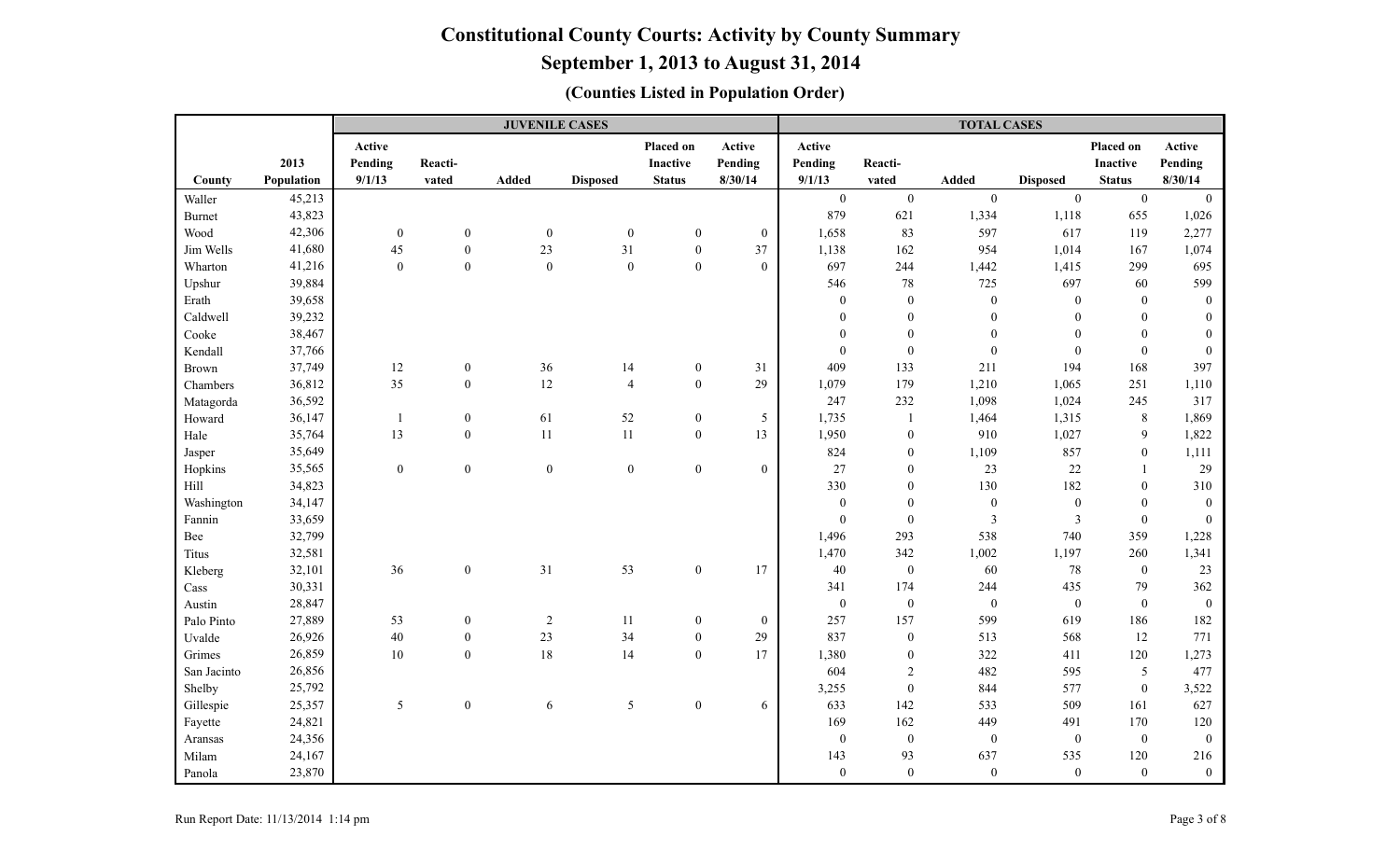**September 1, 2013 to August 31, 2014**

|            |            |                  |                  | <b>CIVIL CASES</b> |                  |                  |                  |                  |                  | <b>CRIMINAL CASES</b> |                  |                  |                  |
|------------|------------|------------------|------------------|--------------------|------------------|------------------|------------------|------------------|------------------|-----------------------|------------------|------------------|------------------|
|            |            | Active           |                  |                    |                  | Placed on        | Active           | Active           |                  |                       |                  | Placed on        | Active           |
|            | 2013       | Pending          | Reacti-          |                    |                  | Inactive         | Pending          | Pending          | Reacti-          |                       |                  | Inactive         | Pending          |
| County     | Population | 9/1/13           | vated            | Added              | <b>Disposed</b>  | <b>Status</b>    | 8/30/14          | 9/1/13           | vated            | Added                 | <b>Disposed</b>  | <b>Status</b>    | 8/30/14          |
| Hockley    | 23,530     | 242              | $\mathbf{0}$     | 105                | 82               | $\overline{4}$   | 265              | 1,152            | 141              | 697                   | 709              | 105              | 1,154            |
| Limestone  | 23,326     | 316              | $\boldsymbol{0}$ | $80\,$             | 49               | $\mathbf{0}$     | 347              | 647              | 241              | 552                   | 569              | 270              | 612              |
| Gray       | 23,043     | 16               | $\boldsymbol{0}$ | 59                 | 59               | $\mathbf{0}$     | 16               | 618              | 245              | 567                   | 532              | 252              | 646              |
| Houston    | 22,911     |                  |                  |                    |                  |                  |                  |                  |                  |                       |                  |                  |                  |
| Moore      | 22,141     | $\boldsymbol{0}$ | $\boldsymbol{0}$ | $\boldsymbol{0}$   | $\boldsymbol{0}$ | $\boldsymbol{0}$ | $\boldsymbol{0}$ | $\boldsymbol{0}$ | $\boldsymbol{0}$ | $\boldsymbol{0}$      | $\boldsymbol{0}$ | $\mathbf{0}$     | $\boldsymbol{0}$ |
| Willacy    | 21,921     | $88\,$           | $\boldsymbol{0}$ | 17                 | 68               | $\boldsymbol{0}$ | 37               | 82               | 173              | 292                   | 306              | 186              | 55               |
| Hutchinson | 21,819     | 102              | $\boldsymbol{0}$ | $\overline{4}$     | 2                | $\overline{0}$   | 104              | 358              | $\boldsymbol{0}$ | 527                   | 525              | $\mathbf{0}$     | 360              |
| Calhoun    | 21,806     |                  |                  |                    |                  |                  |                  |                  |                  |                       |                  |                  |                  |
| Tyler      | 21,464     | 31               | $\boldsymbol{0}$ | 16                 | 12               | $\mathbf{0}$     | 33               | 425              | 73               | 444                   | 357              | 110              | 469              |
| Colorado   | 20,752     | 65               | $\boldsymbol{0}$ | 61                 | 15               | $\mathbf{0}$     | 144              | 368              | $\boldsymbol{0}$ | 424                   | 372              | $\mathbf{0}$     | 408              |
| Bandera    | 20,601     | 104              | $\boldsymbol{0}$ | 68                 | 44               | $\theta$         | 116              | 248              | 204              | 517                   | 582              | 230              | 229              |
| De Witt    | 20,503     | <sup>11</sup>    | $\boldsymbol{0}$ | $88\,$             | 37               | $\mathbf{0}$     | 62               | 250              | 211              | 568                   | 605              | 207              | 217              |
| Gonzales   | 20,312     | 148              | $\boldsymbol{0}$ | 53                 | 55               | $\overline{0}$   | 146              | 330              | 145              | 516                   | 541              | 156              | 294              |
| Lampasas   | 20,222     | 325              | $\boldsymbol{0}$ | $70\,$             | 69               | $\boldsymbol{0}$ | 326              | 558              | $\boldsymbol{0}$ | 361                   | 382              | $\boldsymbol{0}$ | 537              |
| Jones      | 19,859     |                  |                  |                    |                  |                  |                  |                  |                  |                       |                  |                  |                  |
| Freestone  | 19,646     | 56               | $\boldsymbol{0}$ | 60                 | 15               | $\mathbf{0}$     | 100              | 298              | 142              | 394                   | 360              | 139              | 341              |
| Lavaca     | 19,581     | 214              | $\boldsymbol{0}$ | 43                 | 42               | $\mathbf{0}$     | 213              | 327              | 108              | 287                   | 452              | 48               | 306              |
| Montague   | 19,503     | 52               | $\boldsymbol{0}$ | 57                 | 24               | $\overline{0}$   | 85               | 845              | 292              | 773                   | 988              | 288              | 634              |
| Llano      | 19,444     | 96               | $\boldsymbol{0}$ | 114                | 150              | $\theta$         | 129              | 342              | 286              | 464                   | 568              | 246              | 293              |
| Deaf Smith | 19,177     | 149              | $\mathbf{0}$     | 72                 | 51               |                  | 161              | 537              | $\overline{1}$   | 571                   | 853              | -1               | 500              |
| Gaines     | 18,921     | 419              | $\mathbf{0}$     | 10                 | $\mathbf{0}$     | $\overline{0}$   | 429              | 1,080            | $\boldsymbol{0}$ | 362                   | 320              | $\boldsymbol{0}$ | 1,122            |
| Young      | 18,341     | 72               | $\boldsymbol{0}$ | 85                 | 49               | $\overline{0}$   | 102              | 318              | 269              | 584                   | 590              | 310              | 318              |
| Eastland   | 18,245     | $\boldsymbol{0}$ | $\boldsymbol{0}$ | $\boldsymbol{0}$   | $\mathbf{0}$     | $\mathbf{0}$     | $\mathbf{0}$     | 257              | 179              | 700                   | 586              | 217              | 353              |
| Frio       | 18,065     | 2,075            | $\boldsymbol{0}$ | 570                | 495              | 33               | 2,117            | 7,349            | $\bf{0}$         | 1,022                 | 1,083            | 199              | 7,089            |
| Bosque     | 17,855     | $\mathbf{1}$     | $\boldsymbol{0}$ | $\boldsymbol{0}$   | $\overline{1}$   | $\boldsymbol{0}$ | $\mathbf{0}$     | $\mathbf{0}$     | $\overline{4}$   | $\boldsymbol{0}$      | 5                | $\mathbf{0}$     | $\theta$         |
| Falls      | 17,493     | 81               | $\mathbf{1}$     | 88                 | 31               | $\sqrt{2}$       | 142              | 453              | $\boldsymbol{0}$ | 431                   | 425              | $\mathbf{0}$     | 504              |
| Scurry     | 17,302     | 202              | $\mathbf{0}$     | 36                 | 23               | $\boldsymbol{0}$ | 183              | 529              | $\boldsymbol{0}$ | 357                   | 367              | $\mathbf{0}$     | 519              |
| Burleson   | 17,169     | 71               | $\boldsymbol{0}$ | 31                 | $26\,$           | 3                | 72               | 1,334            | $\overline{0}$   | 463                   | 372              | $\theta$         | 1,406            |
| Andrews    | 16,799     | 17               | $\boldsymbol{0}$ | 22                 | 16               | $\boldsymbol{0}$ | 22               | 340              | 227              | 496                   | 483              | 240              | 349              |
| Leon       | 16,742     | 16               | $\mathbf{0}$     | $21\,$             | 19               | $\mathbf{0}$     | 20               | 490              | $\overline{4}$   | 480                   | 424              | $\boldsymbol{0}$ | 543              |
| Lee        | 16,628     | $18\,$           | $\boldsymbol{0}$ | 76                 | 57               | $\mathbf{0}$     | 37               | 1,015            | 133              | 655                   | 749              | 172              | 882              |
| Robertson  | 16,486     | 19               | $\boldsymbol{0}$ | 21                 | $20\,$           | $\overline{0}$   | 19               | 289              | 123              | 464                   | 522              | 97               | 231              |
| Pecos      | 15,697     | 46               | $\boldsymbol{0}$ | 67                 | 57               | $\boldsymbol{0}$ | 56               | 745              | $\boldsymbol{0}$ | 825                   | 509              | $\boldsymbol{0}$ | 1,096            |
| Karnes     | 15,081     | 106              | $\boldsymbol{0}$ | 42                 | 19               | $\boldsymbol{0}$ | 336              | 759              | 17               | 559                   | 530              | 26               | 854              |
| Nolan      | 15,037     |                  |                  |                    |                  |                  |                  |                  |                  |                       |                  |                  |                  |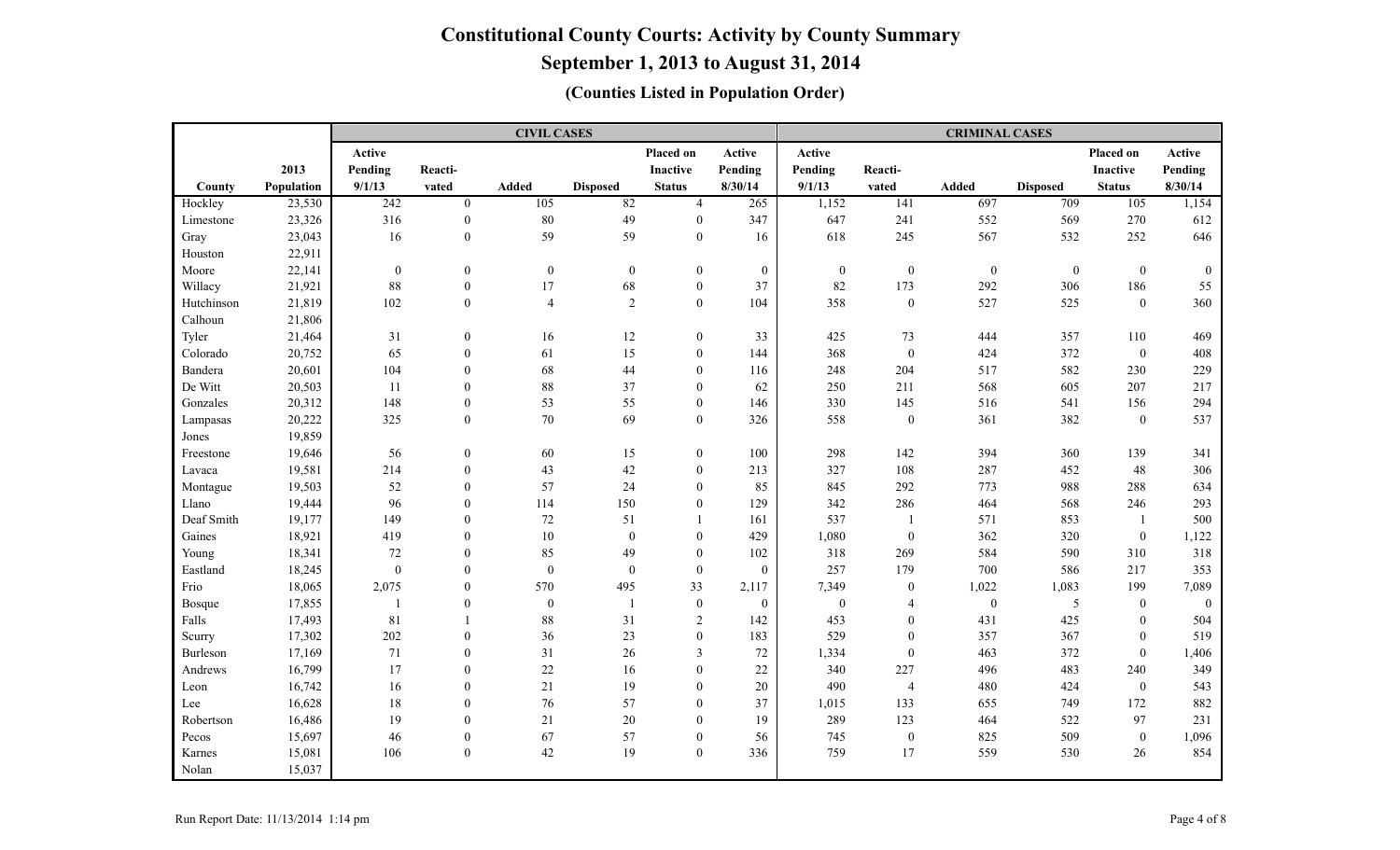# **September 1, 2013 to August 31, 2014**

|            |            |                  |                  | <b>JUVENILE CASES</b> |                  |                  |                  |                  |                  | <b>TOTAL CASES</b> |                  |                  |                  |
|------------|------------|------------------|------------------|-----------------------|------------------|------------------|------------------|------------------|------------------|--------------------|------------------|------------------|------------------|
|            |            | Active           |                  |                       |                  | Placed on        | Active           | Active           |                  |                    |                  | Placed on        | Active           |
|            | 2013       | Pending          | Reacti-          |                       |                  | <b>Inactive</b>  | Pending          | Pending          | Reacti-          |                    |                  | <b>Inactive</b>  | Pending          |
| County     | Population | 9/1/13           | vated            | Added                 | <b>Disposed</b>  | <b>Status</b>    | 8/30/14          | 9/1/13           | vated            | Added              | <b>Disposed</b>  | <b>Status</b>    | 8/30/14          |
| Hockley    | 23,530     | 142              | $\mathbf{0}$     | $42\,$                | $42\,$           | $\mathbf{0}$     | 144              | 1,536            | 141              | 844                | 833              | 109              | 1,563            |
| Limestone  | 23,326     |                  |                  |                       |                  |                  |                  | 963              | 241              | 632                | 618              | 270              | 959              |
| Gray       | 23,043     | $\boldsymbol{0}$ | $\boldsymbol{0}$ | $\mathbf{0}$          | $\boldsymbol{0}$ | $\boldsymbol{0}$ | $\boldsymbol{0}$ | 634              | 245              | 626                | 591              | 252              | 662              |
| Houston    | 22,911     |                  |                  |                       |                  |                  |                  | $\mathbf{0}$     | $\boldsymbol{0}$ | $\boldsymbol{0}$   | $\boldsymbol{0}$ | $\mathbf{0}$     | $\theta$         |
| Moore      | 22,141     | $\boldsymbol{0}$ | $\mathbf{0}$     | $\mathbf{0}$          | $\boldsymbol{0}$ | $\boldsymbol{0}$ | $\boldsymbol{0}$ | $\boldsymbol{0}$ | $\boldsymbol{0}$ | $\boldsymbol{0}$   | $\boldsymbol{0}$ | $\theta$         | $\mathbf{0}$     |
| Willacy    | 21,921     |                  |                  |                       |                  |                  |                  | 170              | 173              | 309                | 374              | 186              | 92               |
| Hutchinson | 21,819     | $\overline{0}$   | $\boldsymbol{0}$ | $\mathbf{0}$          | $\boldsymbol{0}$ | $\boldsymbol{0}$ | $\overline{0}$   | 460              | $\boldsymbol{0}$ | 531                | 527              | $\mathbf{0}$     | 464              |
| Calhoun    | 21,806     |                  |                  |                       |                  |                  |                  | $\boldsymbol{0}$ | $\boldsymbol{0}$ | $\boldsymbol{0}$   | $\boldsymbol{0}$ | $\mathbf{0}$     | $\mathbf{0}$     |
| Tyler      | 21,464     | $\boldsymbol{0}$ | $\boldsymbol{0}$ | $\mathbf{0}$          | $\boldsymbol{0}$ | $\boldsymbol{0}$ | $\boldsymbol{0}$ | 456              | 73               | 460                | 369              | 110              | 502              |
| Colorado   | 20,752     | 80               | $\mathbf{0}$     | 24                    | $20\,$           | $\mathbf{1}$     | 83               | 513              | $\boldsymbol{0}$ | 509                | 407              | $\mathbf{1}$     | 635              |
| Bandera    | 20,601     | $\mathfrak{Z}$   | $\mathbf{0}$     | $\overline{7}$        | $\overline{7}$   | $\boldsymbol{0}$ | 5                | 355              | 204              | 592                | 633              | 230              | 350              |
| De Witt    | 20,503     | $\overline{4}$   | $\mathbf{0}$     | 12                    | 13               | $\boldsymbol{0}$ | $\overline{3}$   | 265              | 211              | 668                | 655              | 207              | 282              |
| Gonzales   | 20,312     |                  |                  |                       |                  |                  |                  | 478              | 145              | 569                | 596              | 156              | 440              |
| Lampasas   | 20,222     | $\boldsymbol{0}$ | $\boldsymbol{0}$ | $\overline{0}$        | $\mathbf{0}$     | $\overline{0}$   | $\boldsymbol{0}$ | 883              | $\boldsymbol{0}$ | 431                | 451              | $\bf{0}$         | 863              |
| Jones      | 19,859     | $\overline{2}$   | $\mathbf{0}$     | 5                     | 5                | $\mathbf{0}$     | 1                | $\overline{2}$   | $\boldsymbol{0}$ | $\mathfrak{S}$     | $\sqrt{5}$       | $\mathbf{0}$     | -1               |
| Freestone  | 19,646     | $\boldsymbol{0}$ | $\mathbf{0}$     | $\mathbf{0}$          | $\overline{0}$   | $\mathbf{0}$     | $\overline{0}$   | 354              | 142              | 454                | 375              | 139              | 441              |
| Lavaca     | 19,581     | $\boldsymbol{0}$ | $\boldsymbol{0}$ | $\mathbf{0}$          | $\boldsymbol{0}$ | $\boldsymbol{0}$ | $\boldsymbol{0}$ | 541              | 108              | 330                | 494              | 48               | 519              |
| Montague   | 19,503     | $\boldsymbol{0}$ | $\mathbf{0}$     | $\mathbf{0}$          | $\mathbf{0}$     | $\overline{0}$   | $\overline{0}$   | 897              | 292              | 830                | 1,012            | 288              | 719              |
| Llano      | 19,444     |                  |                  |                       |                  |                  |                  | 438              | 286              | 578                | 718              | 246              | 422              |
| Deaf Smith | 19,177     | 57               | $\boldsymbol{0}$ | 34                    | 41               | $\overline{2}$   | 53               | 743              | -1               | 677                | 945              | $\overline{4}$   | 714              |
| Gaines     | 18,921     | $\boldsymbol{0}$ | $\mathbf{0}$     | $\mathbf{0}$          | $\mathbf{0}$     | $\overline{0}$   | $\mathbf{0}$     | 1,499            | $\boldsymbol{0}$ | 372                | 320              | $\mathbf{0}$     | 1,551            |
| Young      | 18,341     | 12               | $\theta$         | 19                    | 13               | $\Omega$         | $\,8\,$          | 402              | 269              | 688                | 652              | 310              | 428              |
| Eastland   | 18,245     | $\boldsymbol{0}$ | $\boldsymbol{0}$ | $\mathbf{0}$          | $\boldsymbol{0}$ | $\mathbf{0}$     | $\boldsymbol{0}$ | 257              | 179              | 700                | 586              | 217              | 353              |
| Frio       | 18,065     | 26               | $\mathbf{0}$     |                       | $\overline{0}$   | $\mathbf{0}$     | 27               | 9,450            | $\boldsymbol{0}$ | 1,593              | 1,578            | 232              | 9,233            |
| Bosque     | 17,855     | $\boldsymbol{0}$ | $\boldsymbol{0}$ | $\mathbf{0}$          | $\overline{0}$   | $\mathbf{0}$     | $\overline{0}$   | -1               | $\overline{4}$   | $\boldsymbol{0}$   | 6                | $\boldsymbol{0}$ | $\mathbf{0}$     |
| Falls      | 17,493     | $\boldsymbol{0}$ | $\boldsymbol{0}$ | $\theta$              | $\mathbf{0}$     | $\boldsymbol{0}$ | $\overline{0}$   | 534              | $\mathbf{1}$     | 519                | 456              | $\sqrt{2}$       | 646              |
| Scurry     | 17,302     |                  |                  |                       |                  |                  |                  | 731              | $\boldsymbol{0}$ | 393                | 390              | $\mathbf{0}$     | 702              |
| Burleson   | 17,169     | 63               | $\mathbf{0}$     | 14                    | $16\,$           | $\overline{0}$   | 62               | 1,468            | $\boldsymbol{0}$ | 508                | 414              | $\overline{3}$   | 1,540            |
| Andrews    | 16,799     | 28               | $\boldsymbol{0}$ | 35                    | 27               | $\boldsymbol{0}$ | 36               | 385              | 227              | 553                | 526              | 240              | 407              |
| Leon       | 16,742     | $\sqrt{2}$       | $\mathbf{0}$     | $\overline{2}$        | $\overline{4}$   | $\overline{0}$   | $\mathbf{1}$     | 508              | $\overline{4}$   | 503                | 447              | $\mathbf{0}$     | 564              |
| Lee        | 16,628     | $\boldsymbol{0}$ | $\boldsymbol{0}$ | $\mathbf{0}$          | $\mathbf{0}$     | $\overline{0}$   | $\overline{0}$   | 1,033            | 133              | 731                | 806              | 172              | 919              |
| Robertson  | 16,486     |                  |                  |                       |                  |                  |                  | 308              | 123              | 485                | 542              | 97               | 250              |
| Pecos      | 15,697     | 15               | $\boldsymbol{0}$ | 31                    | $35\,$           | $\boldsymbol{0}$ | 22               | 806              | $\boldsymbol{0}$ | 923                | 601              | $\boldsymbol{0}$ | 1,174            |
| Karnes     | 15,081     | $\boldsymbol{0}$ | $\theta$         | $\mathbf{0}$          | $\boldsymbol{0}$ | $\overline{0}$   | $\theta$         | 865              | 17               | 601                | 549              | 26               | 1,190            |
| Nolan      | 15,037     |                  |                  |                       |                  |                  |                  | $\boldsymbol{0}$ | $\boldsymbol{0}$ | $\boldsymbol{0}$   | $\boldsymbol{0}$ | $\mathbf{0}$     | $\boldsymbol{0}$ |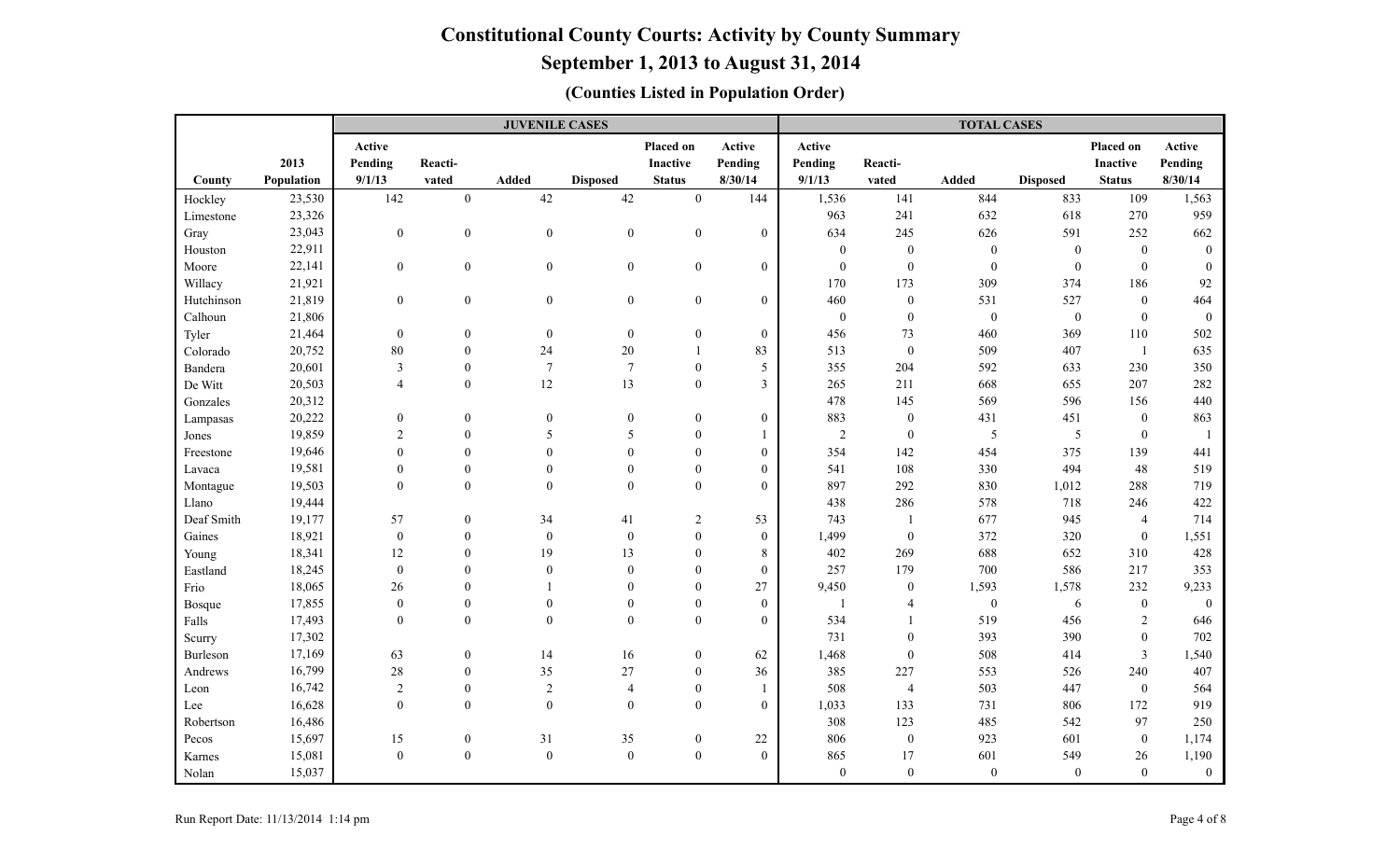**September 1, 2013 to August 31, 2014**

|                 |            |                         |                  | <b>CIVIL CASES</b> |                  |                  |              |         |                  | <b>CRIMINAL CASES</b> |                 |                  |         |
|-----------------|------------|-------------------------|------------------|--------------------|------------------|------------------|--------------|---------|------------------|-----------------------|-----------------|------------------|---------|
|                 |            | Active                  |                  |                    |                  | Placed on        | Active       | Active  |                  |                       |                 | Placed on        | Active  |
|                 | 2013       | Pending                 | Reacti-          |                    |                  | Inactive         | Pending      | Pending | Reacti-          |                       |                 | <b>Inactive</b>  | Pending |
| County          | Population | 9/1/13                  | vated            | Added              | <b>Disposed</b>  | <b>Status</b>    | 8/30/14      | 9/1/13  | vated            | <b>Added</b>          | <b>Disposed</b> | <b>Status</b>    | 8/30/14 |
| Jackson         | 14,591     | $\overline{12}$         | $\overline{0}$   | 16                 | $\overline{12}$  | $\mathbf{0}$     | 16           | 641     | $\mathbf{0}$     | 627                   | 596             | $\overline{0}$   | 672     |
| Trinity         | 14,393     | 53                      | $\mathbf{0}$     | 37                 | $10\,$           | $\mathbf{0}$     | 80           | 404     | 6                | 193                   | 104             | $\tau$           | 492     |
| Zapata          | 14,390     | 523                     | $\mathbf{0}$     | $26\,$             | 13               | $\mathbf{0}$     | 525          | 1,091   | $\mathbf{0}$     | 262                   | 273             | $\mathbf{0}$     | 1,049   |
| Newton          | 14,140     | 46                      | $\mathbf{0}$     | $7\phantom{.0}$    | $\,8\,$          | $\overline{0}$   | 45           | 966     | $\boldsymbol{0}$ | 153                   | 305             | $\mathbf{0}$     | 814     |
| Reeves          | 13,965     |                         |                  |                    |                  |                  |              |         |                  |                       |                 |                  |         |
| Dawson          | 13,810     | 36                      | $\mathbf{0}$     | 28                 | 22               | $\overline{0}$   | 42           | 171     | $\boldsymbol{0}$ | 279                   | 252             | $\mathbf{0}$     | 198     |
| Madison         | 13,781     | 91                      | $\boldsymbol{0}$ | 41                 | 66               | $\overline{0}$   | 65           | 273     | 135              | 406                   | 345             | 138              | 336     |
| Lamb            | 13,775     | 15                      | $\mathbf{0}$     | 32                 | 9                | $\overline{0}$   | 33           | 110     | $\boldsymbol{0}$ | 260                   | 187             | $\overline{2}$   | 151     |
| Comanche        | 13,623     | 45                      | $\mathbf{0}$     | 39                 | 40               | $\overline{0}$   | 45           | 149     | 119              | 291                   | 322             | 109              | 131     |
| Callahan        | 13,525     | 143                     | $\theta$         | 44                 | 24               | $\theta$         | 165          | 457     | $\boldsymbol{0}$ | 290                   | 156             | $\mathbf{0}$     | 581     |
| Wilbarger       | 13,131     | 25                      | $\boldsymbol{0}$ | 20                 | 11               | $\theta$         | 34           | 1,092   | 15               | 272                   | 431             | 29               | 967     |
| Morris          | 12,834     | $10\,$                  | $\mathbf{0}$     | 35                 | 30               | $\mathbf{0}$     | 15           | 322     | $\mathbf{1}$     | 318                   | 338             | 34               | 267     |
| Terry           | 12,743     | 111                     | 23               | 69                 | 51               | 31               | 121          | 238     | 216              | 573                   | 365             | 299              | 363     |
| Red River       | 12,470     | $\boldsymbol{0}$        | $\boldsymbol{0}$ | $\overline{0}$     | $\mathbf{0}$     | $\mathbf{0}$     | $\mathbf{0}$ | 170     | 16               | 179                   | 176             | 25               | 182     |
| Camp            | 12,413     | 51                      | $\mathbf{0}$     | $18\,$             | 19               | $\boldsymbol{0}$ | 50           | 281     | 216              | 366                   | 372             | 84               | 408     |
| Zavala          | 12,156     | 237                     | $\mathbf{0}$     | 37                 | $\boldsymbol{0}$ | $\overline{0}$   | 274          | 56      | $\boldsymbol{0}$ | 94                    | 95              | $\mathbf{0}$     | 55      |
| Live Oak        | 11,867     | 121                     | $\boldsymbol{0}$ | 26                 | 25               | $\boldsymbol{0}$ | 38           | 314     | 79               | 346                   | 356             | 108              | 316     |
| Duval           | 11,640     | $\overline{4}$          | $\theta$         | 39                 | 37               | $\overline{0}$   | 6            | 2,589   | $\boldsymbol{0}$ | 347                   | 293             | $\mathbf{0}$     | 2,643   |
| Ward            | 11,244     | 189                     | $\mathbf{0}$     | 55                 | 31               | 3                | 87           | 260     | $\boldsymbol{0}$ | 517                   | 569             | $\mathbf{0}$     | 213     |
| Rains           | 11,065     | 43                      | $\mathbf{0}$     | 11                 | 5                | $\theta$         | 49           | 250     | $\mathbf{0}$     | 136                   | 197             | $\mathbf{0}$     | 189     |
| Dimmit          | 10,897     | 47                      | $\boldsymbol{0}$ | 25                 | $\sqrt{2}$       | $\theta$         | 72           | 117     | $\boldsymbol{0}$ | 206                   | 274             | $\theta$         | 99      |
| Ochiltree       | 10,806     | 73                      | $\mathbf{0}$     | 77                 | 37               | $\overline{0}$   | 109          | 241     | $\overline{2}$   | 429                   | 322             | $\mathbf{0}$     | 329     |
| Blanco          | 10,723     | $\,8\,$                 | $\boldsymbol{0}$ | 27                 | $30\,$           | $\overline{0}$   | 5            | 38      | 12               | 55                    | 84              | 11               | 10      |
| Franklin        | 10,660     | 235                     | $\mathbf{0}$     | 59                 | 33               | $\boldsymbol{0}$ | 255          | 557     | $\boldsymbol{0}$ | 178                   | 208             | $\boldsymbol{0}$ | 524     |
| Clay            | 10,473     | 120                     | $\theta$         | 22                 | 24               | $\theta$         | 119          | 225     | $\boldsymbol{0}$ | 334                   | 340             | 15               | 204     |
| Sabine          | 10,361     | $\overline{\mathbf{3}}$ | $\theta$         | 6                  | $\mathbf{0}$     | $\overline{0}$   | 9            | 135     | $\boldsymbol{0}$ | 306                   | 499             | $\mathbf{0}$     | 22      |
| Runnels         | 10,309     | 41                      | $\boldsymbol{0}$ | 15                 | 37               | $\theta$         | 19           | 286     | $\boldsymbol{0}$ | 192                   | 200             | $\mathbf{0}$     | 278     |
| Marion          | 10,235     | 25                      | $\mathbf{0}$     | 15                 | $10\,$           | $\overline{0}$   | 30           | 113     | 89               | 271                   | 216             | 83               | 175     |
| Parmer          | 9,965      | 26                      | $\theta$         | $18\,$             | 16               | $\theta$         | $28\,$       | 130     | $\boldsymbol{0}$ | 163                   | 173             | $\mathbf{0}$     | 129     |
| Mitchell        | 9,402      | 117                     | $\boldsymbol{0}$ | $20\,$             | 6                | $\overline{0}$   | 130          | 289     | $88\,$           | 264                   | 216             | 102              | 323     |
| <b>Brewster</b> | 9,286      | 48                      | $\boldsymbol{0}$ | 52                 | 49               | 8                | 51           | 300     | $\boldsymbol{0}$ | 161                   | 173             | $\boldsymbol{0}$ | 289     |
| Stephens        | 9,247      |                         |                  |                    |                  |                  |              |         |                  |                       |                 |                  |         |
| Jack            | 8,957      | 166                     | $\boldsymbol{0}$ | 14                 | 8                | $\boldsymbol{0}$ | 172          | 251     | $\boldsymbol{0}$ | 129                   | 150             | $\mathbf{0}$     | 231     |
| San Augustine   | 8,769      | $\boldsymbol{0}$        | $\boldsymbol{0}$ | $\boldsymbol{0}$   | $\mathbf{0}$     | $\overline{0}$   | $\mathbf{0}$ | 629     | $\boldsymbol{0}$ | 189                   | 409             | $\mathbf{0}$     | 407     |
| Archer          | 8,681      | 201                     | $\mathbf{0}$     | 11                 | $10\,$           | $\mathbf{0}$     | 202          | 403     | 80               | 246                   | 283             | 80               | 366     |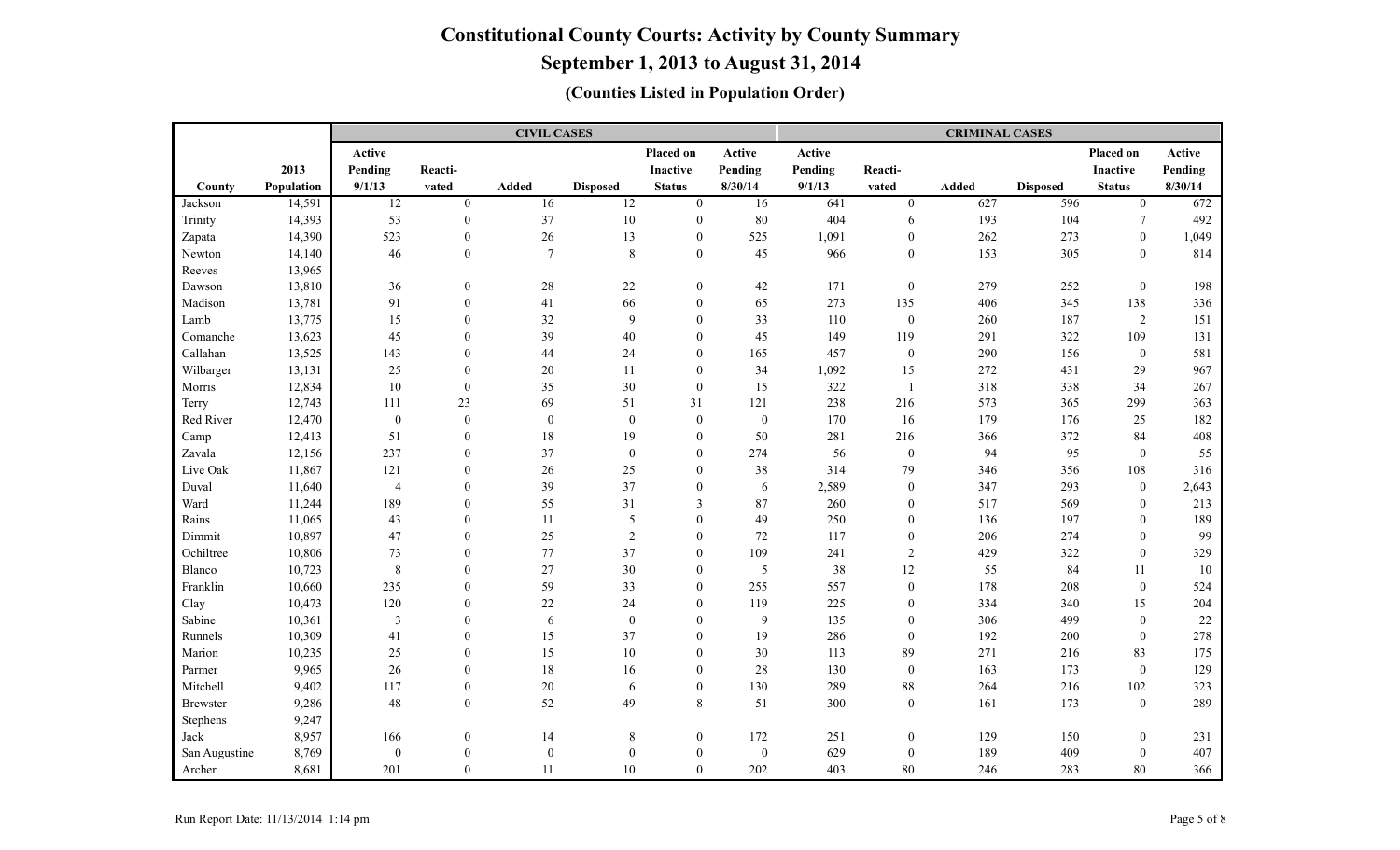# **September 1, 2013 to August 31, 2014**

|                 |            |                  |                  | <b>JUVENILE CASES</b> |                  |                  |                  |              |                  | <b>TOTAL CASES</b> |                  |                  |              |
|-----------------|------------|------------------|------------------|-----------------------|------------------|------------------|------------------|--------------|------------------|--------------------|------------------|------------------|--------------|
|                 |            | Active           |                  |                       |                  | Placed on        | Active           | Active       |                  |                    |                  | Placed on        | Active       |
|                 | 2013       | Pending          | Reacti-          |                       |                  | <b>Inactive</b>  | Pending          | Pending      | Reacti-          |                    |                  | Inactive         | Pending      |
| County          | Population | 9/1/13           | vated            | <b>Added</b>          | <b>Disposed</b>  | <b>Status</b>    | 8/30/14          | 9/1/13       | vated            | Added              | <b>Disposed</b>  | <b>Status</b>    | 8/30/14      |
| Jackson         | 14,591     | 16               | $\mathbf{0}$     | 54                    | 62               | $\overline{0}$   | 8                | 669          | $\boldsymbol{0}$ | 697                | 670              | $\overline{0}$   | 696          |
| Trinity         | 14,393     | $\mathbf{0}$     | $\mathbf{0}$     | $\mathbf{0}$          | $\boldsymbol{0}$ | $\mathbf{0}$     | $\overline{0}$   | 457          | 6                | 230                | 114              | $\tau$           | 572          |
| Zapata          | 14,390     | $\overline{0}$   | $\boldsymbol{0}$ | $\boldsymbol{0}$      | $\boldsymbol{0}$ | $\mathbf{0}$     | $\boldsymbol{0}$ | 1,614        | $\mathbf{0}$     | 288                | 286              | $\mathbf{0}$     | 1,574        |
| Newton          | 14,140     | $\mathbf{0}$     | $\mathbf{0}$     | $\mathbf{0}$          | $\mathbf{0}$     | $\mathbf{0}$     | $\overline{0}$   | 1,012        | $\mathbf{0}$     | 160                | 313              | $\mathbf{0}$     | 859          |
| Reeves          | 13,965     |                  |                  |                       |                  |                  |                  | $\mathbf{0}$ | $\mathbf{0}$     | $\boldsymbol{0}$   | $\boldsymbol{0}$ | $\theta$         | $\mathbf{0}$ |
| Dawson          | 13,810     | $\theta$         | $\boldsymbol{0}$ | $\boldsymbol{0}$      | $\boldsymbol{0}$ | $\boldsymbol{0}$ | $\boldsymbol{0}$ | 207          | $\boldsymbol{0}$ | 307                | 274              | $\boldsymbol{0}$ | 240          |
| Madison         | 13,781     | $\overline{4}$   | $\boldsymbol{0}$ | $\overline{2}$        | $\boldsymbol{0}$ | $\mathbf{0}$     | 6                | 368          | 135              | 449                | 411              | 138              | 407          |
| Lamb            | 13,775     | $\overline{4}$   | $\theta$         | $10\,$                | 12               | $\mathbf{0}$     | $\overline{c}$   | 129          | $\boldsymbol{0}$ | 302                | 208              | 2                | 186          |
| Comanche        | 13,623     | 11               | $\Omega$         | $18\,$                | $11\,$           | $\theta$         | $18\,$           | 205          | 119              | 348                | 373              | 109              | 194          |
| Callahan        | 13,525     | $\boldsymbol{0}$ | $\boldsymbol{0}$ | $\boldsymbol{0}$      | $\boldsymbol{0}$ | $\mathbf{0}$     | $\overline{0}$   | 600          | $\boldsymbol{0}$ | 334                | 180              | $\mathbf{0}$     | 746          |
| Wilbarger       | 13,131     | $\mathbf{0}$     | $\overline{0}$   | $\mathbf{0}$          | $\boldsymbol{0}$ | $\theta$         | $\overline{0}$   | 1,117        | 15               | 292                | 442              | 29               | 1,001        |
| Morris          | 12,834     |                  |                  |                       |                  |                  |                  | 332          | $\mathbf{1}$     | 353                | 368              | 34               | 282          |
| Terry           | 12,743     | $\mathbf{0}$     | $\boldsymbol{0}$ | $\boldsymbol{0}$      | $\boldsymbol{0}$ | $\boldsymbol{0}$ | $\boldsymbol{0}$ | 349          | 239              | 642                | 416              | 330              | 484          |
| Red River       | 12,470     | $\mathbf{0}$     | $\mathbf{0}$     | $\mathbf{0}$          | $\mathbf{0}$     | $\boldsymbol{0}$ | $\overline{0}$   | 170          | 16               | 179                | 176              | 25               | 182          |
| Camp            | 12,413     |                  |                  |                       |                  |                  |                  | 332          | 216              | 384                | 391              | 84               | 458          |
| Zavala          | 12,156     | $\boldsymbol{0}$ | $\boldsymbol{0}$ | $\boldsymbol{0}$      | $\boldsymbol{0}$ | $\boldsymbol{0}$ | $\overline{0}$   | 293          | $\boldsymbol{0}$ | 131                | 95               | $\mathbf{0}$     | 329          |
| Live Oak        | 11,867     | $\boldsymbol{0}$ | $\boldsymbol{0}$ | $\boldsymbol{0}$      | $\boldsymbol{0}$ | $\boldsymbol{0}$ | $\boldsymbol{0}$ | 435          | 79               | 372                | 381              | 108              | 354          |
| Duval           | 11,640     |                  |                  |                       |                  |                  |                  | 2,593        | $\boldsymbol{0}$ | 386                | 330              | $\mathbf{0}$     | 2,649        |
| Ward            | 11,244     | 31               | $\boldsymbol{0}$ | 11                    | 6                | $\mathbf{0}$     | 13               | 480          | $\mathbf{0}$     | 583                | 606              | 3                | 313          |
| Rains           | 11,065     | $\boldsymbol{0}$ | $\theta$         | $\theta$              | $\Omega$         | $\theta$         | $\mathbf{0}$     | 293          | $\boldsymbol{0}$ | 147                | $202\,$          | $\Omega$         | 238          |
| Dimmit          | 10,897     | $\boldsymbol{0}$ | $\theta$         | $\mathbf{0}$          | $\mathbf{0}$     | $\theta$         | $\boldsymbol{0}$ | 164          | $\boldsymbol{0}$ | 231                | 276              | $\theta$         | 171          |
| Ochiltree       | 10,806     | 6                | $\Omega$         | 10                    | 6                | $\theta$         | 9                | 320          | $\overline{c}$   | 516                | 365              | $\theta$         | 447          |
| Blanco          | 10,723     | $\theta$         | $\mathbf{0}$     | $\theta$              | $\mathbf{0}$     | $\theta$         | $\overline{0}$   | 46           | 12               | 82                 | 114              | 11               | 15           |
| Franklin        | 10,660     | $\boldsymbol{0}$ | $\boldsymbol{0}$ | $\mathbf{0}$          | $\boldsymbol{0}$ | $\mathbf{0}$     | $\boldsymbol{0}$ | 792          | $\boldsymbol{0}$ | 237                | 241              | $\mathbf{0}$     | 779          |
| Clay            | 10,473     | $\mathbf{0}$     | $\mathbf{0}$     | $\mathbf{0}$          | $\mathbf{0}$     | $\theta$         | $\overline{0}$   | 345          | $\boldsymbol{0}$ | 356                | 364              | 15               | 323          |
| Sabine          | 10,361     |                  |                  |                       |                  |                  |                  | 138          | $\boldsymbol{0}$ | 312                | 499              | $\theta$         | 31           |
| Runnels         | 10,309     | $\boldsymbol{0}$ | $\boldsymbol{0}$ | $\theta$              | $\boldsymbol{0}$ | $\boldsymbol{0}$ | $\mathbf{0}$     | 327          | $\boldsymbol{0}$ | 207                | 237              | $\boldsymbol{0}$ | 297          |
| Marion          | 10,235     | $\boldsymbol{0}$ | $\theta$         | $\mathbf{0}$          | $\mathbf{0}$     | $\theta$         | $\boldsymbol{0}$ | 138          | 89               | 286                | 226              | 83               | 205          |
| Parmer          | 9,965      | $\overline{3}$   | $\Omega$         | 3                     | $\overline{1}$   | $\theta$         | 5                | 159          | $\boldsymbol{0}$ | 184                | 190              | $\mathbf{0}$     | 162          |
| Mitchell        | 9,402      | $\tau$           | $\theta$         | 5                     | 10               | $\theta$         | $\overline{c}$   | 413          | 88               | 289                | 232              | 102              | 455          |
| <b>Brewster</b> | 9,286      | $\boldsymbol{0}$ | $\mathbf{0}$     | $\mathbf{0}$          | $\boldsymbol{0}$ | $\boldsymbol{0}$ | $\overline{0}$   | 348          | $\boldsymbol{0}$ | 213                | 222              | 8                | 340          |
| Stephens        | 9,247      |                  |                  |                       |                  |                  |                  | $\bf{0}$     | $\boldsymbol{0}$ | $\boldsymbol{0}$   | $\mathbf{0}$     | $\theta$         | $\mathbf{0}$ |
| Jack            | 8,957      |                  |                  |                       |                  |                  |                  | 417          | $\boldsymbol{0}$ | 143                | 158              | $\mathbf{0}$     | 403          |
| San Augustine   | 8,769      | $\boldsymbol{0}$ | $\boldsymbol{0}$ | $\boldsymbol{0}$      | $\boldsymbol{0}$ | $\boldsymbol{0}$ | $\boldsymbol{0}$ | 629          | $\boldsymbol{0}$ | 189                | 409              | $\Omega$         | 407          |
| Archer          | 8,681      | $\boldsymbol{0}$ | $\boldsymbol{0}$ | $\mathbf{0}$          | $\boldsymbol{0}$ | $\mathbf{0}$     | $\overline{0}$   | 604          | 80               | 257                | 293              | 80               | 568          |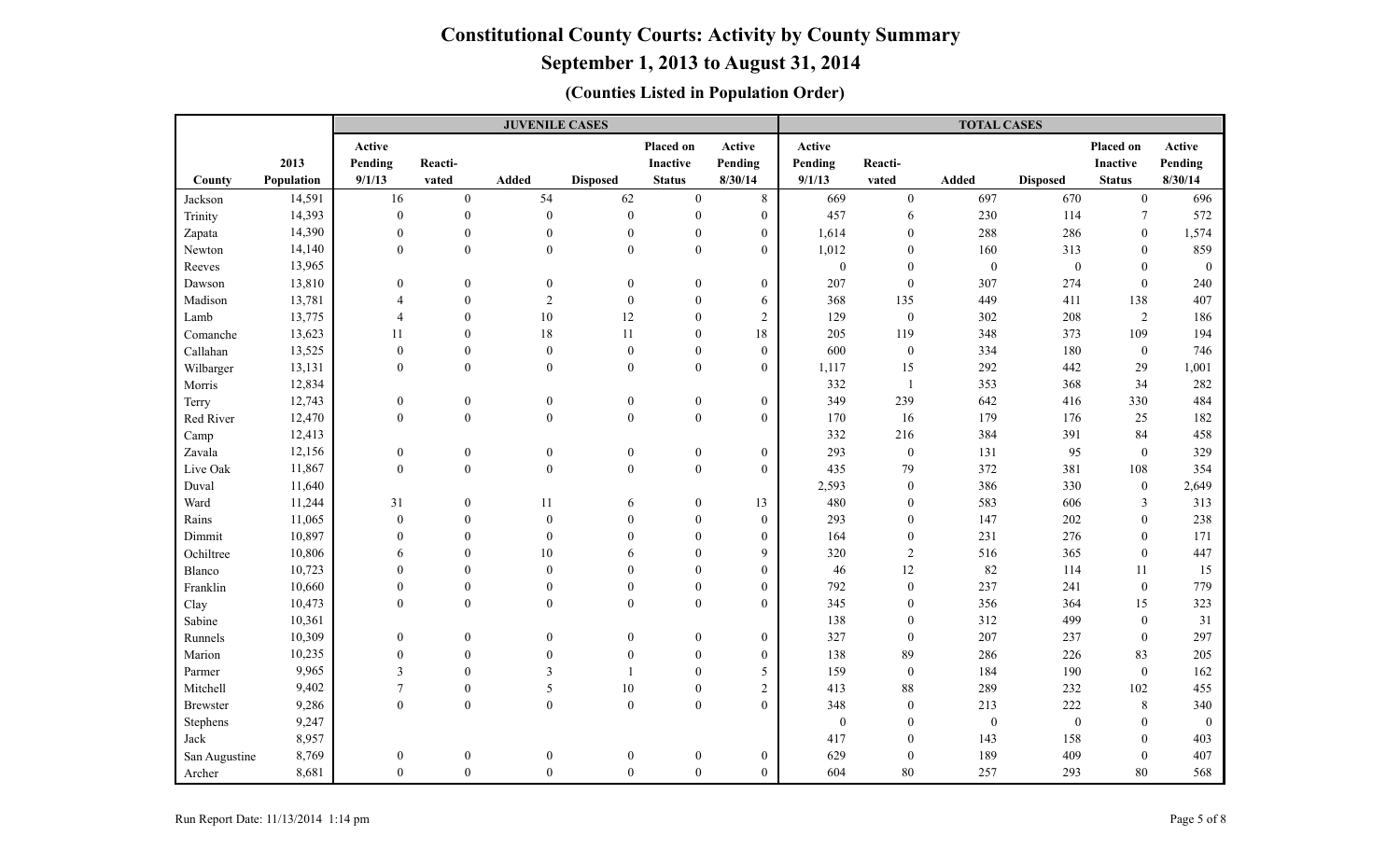**September 1, 2013 to August 31, 2014**

|               |            |                  |                  | <b>CIVIL CASES</b> |                 |                  |                 |                 |                  | <b>CRIMINAL CASES</b> |                 |                  |                 |
|---------------|------------|------------------|------------------|--------------------|-----------------|------------------|-----------------|-----------------|------------------|-----------------------|-----------------|------------------|-----------------|
|               |            | Active           |                  |                    |                 | Placed on        | Active          | Active          |                  |                       |                 | Placed on        | Active          |
|               | 2013       | Pending          | Reacti-          |                    |                 | Inactive         | Pending         | Pending         | Reacti-          |                       |                 | <b>Inactive</b>  | Pending         |
| County        | Population | 9/1/13           | vated            | <b>Added</b>       | <b>Disposed</b> | <b>Status</b>    | 8/30/14         | 9/1/13          | vated            | <b>Added</b>          | <b>Disposed</b> | <b>Status</b>    | 8/30/14         |
| Somervell     | 8,658      | 9                | $\mathbf{0}$     | $\overline{38}$    | $\overline{34}$ | $\mathbf{0}$     | $\overline{13}$ | $\overline{53}$ | $\overline{58}$  | 239                   | 253             | 70               | $\overline{38}$ |
| Coleman       | 8,543      | 66               | $\mathbf{0}$     | 27                 | $22\,$          | $\mathbf{0}$     | 68              | 187             | 14               | 137                   | 118             | 22               | 201             |
| McCulloch     | 8,330      | 30               | $\mathbf{0}$     | $10\,$             | $\overline{3}$  | $\mathbf{0}$     | 40              | 344             | $\bf{0}$         | 130                   | 135             | $\boldsymbol{0}$ | 294             |
| Hamilton      | 8,310      | 14               | $\boldsymbol{0}$ | 24                 | 13              | $\Omega$         | 24              | 122             | $29\,$           | 102                   | 116             | 50               | 122             |
| Yoakum        | 8,184      | 33               | $\mathbf{0}$     | 13                 | 13              | $\mathbf{0}$     | 31              | 115             | $18\,$           | 111                   | 108             | 24               | 111             |
| Castro        | 8,030      | $\mathfrak{Z}$   | $\theta$         | 3                  | 6               | $\mathbf{0}$     | $\mathbf{0}$    | 126             | $\boldsymbol{0}$ | 190                   | 184             | $\bf{0}$         | 133             |
| Swisher       | 7,763      | 63               | $\theta$         | $\overline{c}$     | $\mathfrak{Z}$  | $\mathbf{0}$     | 63              | 106             | 50               | 46                    | 57              | 27               | 119             |
| Winkler       | 7,606      | 25               | $\overline{4}$   | 20                 | 23              | $\theta$         | 26              | 146             | 86               | 259                   | 260             | 95               | 137             |
| Goliad        | 7,465      | 71               | $\mathbf{0}$     | 11                 | -1              | $\theta$         | 73              | 128             | 56               | 195                   | 182             | 53               | 133             |
| La Salle      | 7,369      | 196              | $\mathbf{0}$     | 25                 | $26\,$          | $\mathbf{0}$     | 195             | 589             | $\mathbf{0}$     | 183                   | 220             | $\mathbf{0}$     | 552             |
| Refugio       | 7,305      | 13               | $\mathbf{0}$     | 11                 | 24              | $\theta$         |                 | 309             | 31               | 549                   | 374             | 73               | 442             |
| <b>Brooks</b> | 7,237      | 125              | $\mathbf{0}$     | 9                  | 6               | $\mathbf{0}$     | 134             | 3,640           | $\mathbf{0}$     | 173                   | 110             | $\mathbf{0}$     | 3,597           |
| Presidio      | 7,201      | $\,8\,$          | $\mathbf{0}$     | $\boldsymbol{0}$   | $\mathbf{0}$    | $\mathbf{0}$     | 8               | 423             | $\boldsymbol{0}$ | $\boldsymbol{0}$      | $\overline{7}$  | $\bf{0}$         | 416             |
| Bailey        | 7,114      | 16               | $\boldsymbol{0}$ | $20\,$             | $10\,$          | $\mathbf{0}$     | $22\,$          | 231             | 21               | 137                   | 126             | 31               | 241             |
| Childress     | 7,095      | 29               | $\theta$         | $\tau$             | $\overline{1}$  | $\mathbf{0}$     | 37              | 737             | $\boldsymbol{0}$ | 383                   | 330             | $\mathbf{0}$     | 788             |
| Dallam        | 7,057      | 25               | $\mathbf{0}$     | 15                 | 13              | $\mathbf{0}$     | 27              | 122             | 14               | 98                    | 82              | $\overline{4}$   | 152             |
| Garza         | 6,317      | 22               | $\theta$         | 14                 | 21              | $\Omega$         | 15              | 153             | $\bf{0}$         | 161                   | 178             | $\theta$         | 136             |
| Floyd         | 6,230      | $\,8\,$          | $\theta$         | $\tau$             | $\overline{7}$  | $\Omega$         | $\,8\,$         | 29              | 31               | 56                    | 76              | 22               | 18              |
| Hartley       | 6,100      | 39               | $\theta$         | 13                 | $\overline{A}$  | $\theta$         | 48              | 82              | $\overline{4}$   | 82                    | $72\,$          | $\mathbf{0}$     | 96              |
| San Saba      | 6,012      | $\overline{4}$   | $\Omega$         | 5                  | Δ               | $\Omega$         | 5               | 269             | $\mathbf{0}$     | 115                   | 90              | $\mathbf{0}$     | 294             |
| Carson        | 6,010      | $\mathbf{Q}$     | $\theta$         | 10                 | $\overline{7}$  | $\theta$         | 8               | 289             | $\overline{0}$   | 136                   | 50              | $\theta$         | 386             |
| Crosby        | 5,991      | 9                | $\mathbf{0}$     | 4                  | $\overline{2}$  | $\Omega$         | 11              | 42              | $\mathbf{0}$     | 88                    | 66              | $\theta$         | 64              |
| Haskell       | 5,875      | 32               | $\boldsymbol{0}$ | 17                 |                 | $\mathbf{0}$     | 48              | 424             | $\boldsymbol{0}$ | 136                   | 106             | $\mathbf{0}$     | 454             |
| Wheeler       | 5,751      | 10               | $\theta$         | 35                 | 6               |                  | 39              | 325             | $\overline{0}$   | 273                   | 326             | $\theta$         | 272             |
| Lynn          | 5,723      | $20\,$           | $\theta$         | 9                  | 11              | $\mathbf{0}$     | 18              | 180             | $\overline{0}$   | 74                    | 29              | $\theta$         | 225             |
| Hansford      | 5,555      | $7\phantom{.0}$  | $\Omega$         | 8                  | $7\phantom{.0}$ | $\mathbf{0}$     | $\,8\,$         | 28              | 23               | 107                   | 84              | 33               | 44              |
| Martin        | 5,312      | $\overline{1}$   | $\Omega$         | $\Omega$           | $\theta$        | $\theta$         |                 | 226             | $\boldsymbol{0}$ | 214                   | 214             | $\theta$         | 226             |
| Jim Hogg      | 5,245      | 45               | $\Omega$         | 14                 |                 | $\theta$         | 59              | 183             | $\boldsymbol{0}$ | 100                   | 115             | $\mathbf{0}$     | 170             |
| Delta         | 5,238      | 12               | $\theta$         | 23                 | 18              | $\theta$         | 19              | 76              | 32               | 98                    | 110             | 39               | 60              |
| Mills         | 4,907      | $\boldsymbol{0}$ | $\theta$         | $\theta$           | $\Omega$        | $\Omega$         | $\theta$        | 27              | $\mathbf{0}$     | 148                   | 155             | $\theta$         | 47              |
| Crane         | 4,773      | 34               | $\mathbf{0}$     | 4                  | 3               | $\theta$         | 40              | 51              | 9                | 77                    | 74              | 10               | 42              |
| Kimble        | 4,481      | 16               | $\theta$         | 3                  | $\overline{4}$  | $\mathbf{0}$     | 15              | 61              | 40               | 163                   | 149             | 53               | 64              |
| Hemphill      | 4,158      | 31               | $\boldsymbol{0}$ | $30\,$             | 15              | $\boldsymbol{0}$ | 46              | 165             | $\boldsymbol{0}$ | 92                    | 86              | $\bf{0}$         | 174             |
| Mason         | 4,128      | $\overline{0}$   | $\overline{2}$   | 5                  | 6               |                  | $\theta$        | 26              | 14               | 42                    | 51              | 14               | 17              |
| Concho        | 4,043      | 42               | $\boldsymbol{0}$ | $\overline{4}$     | $10\,$          | $\mathbf{0}$     | 36              | 200             | $\mathbf{0}$     | 81                    | 103             | $\mathbf{0}$     | 194             |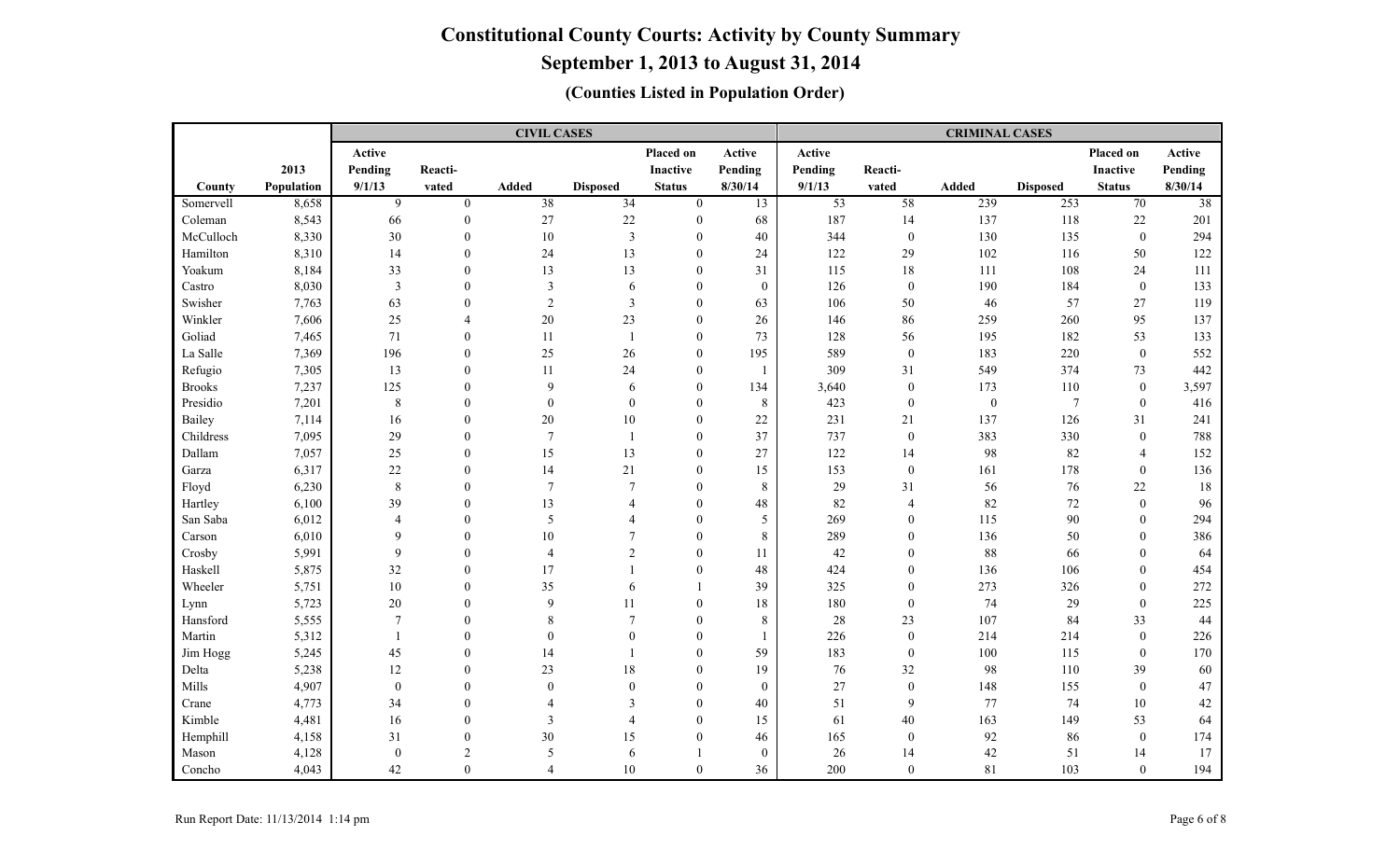# **September 1, 2013 to August 31, 2014**

|                   |                |                                    |                              | <b>JUVENILE CASES</b>        |                              |                          |                                      |            |                        | <b>TOTAL CASES</b> |                 |                    |            |
|-------------------|----------------|------------------------------------|------------------------------|------------------------------|------------------------------|--------------------------|--------------------------------------|------------|------------------------|--------------------|-----------------|--------------------|------------|
|                   |                | Active                             |                              |                              |                              | Placed on                | Active                               | Active     |                        |                    |                 | Placed on          | Active     |
|                   | 2013           | Pending                            | Reacti-                      |                              |                              | Inactive                 | Pending                              | Pending    | Reacti-                |                    |                 | <b>Inactive</b>    | Pending    |
| County            | Population     | 9/1/13                             | vated                        | Added                        | <b>Disposed</b>              | <b>Status</b>            | 8/30/14                              | 9/1/13     | vated                  | Added              | <b>Disposed</b> | <b>Status</b>      | 8/30/14    |
| Somervell         | 8,658          | 15                                 | $\boldsymbol{0}$             | 16                           | 14                           | $\overline{0}$           | 15                                   | 77         | 58                     | 293                | 301             | 70                 | 66         |
| Coleman           | 8,543          | $\overline{7}$                     | $\boldsymbol{0}$             | $\overline{\mathbf{3}}$      | $\overline{1}$               | $\boldsymbol{0}$         | $\,8\,$                              | 260        | 14                     | 167                | 141             | 22                 | 277        |
| McCulloch         | 8,330          | $\boldsymbol{0}$                   | $\theta$                     | $\mathbf{0}$                 | $\overline{0}$               | $\theta$                 | $\boldsymbol{0}$                     | 374        | $\boldsymbol{0}$       | 140                | 138             | $\mathbf{0}$       | 334        |
| Hamilton          | 8,310          | 21                                 | $\mathbf{0}$                 | $\boldsymbol{\varDelta}$     | $\,$ 8 $\,$                  | $\mathbf{0}$             | 17                                   | 157        | 29                     | 130                | 137             | 50                 | 163        |
| Yoakum            | 8,184          | $\overline{7}$                     | $\theta$                     | $\overline{2}$               | $\overline{2}$               | $\mathbf{0}$             | 6                                    | 155        | 18                     | 126                | 123             | 24                 | 148        |
| Castro            | 8,030          | 6                                  | $\theta$                     | 8                            | 13                           | $\mathbf{0}$             | $\mathfrak{Z}$                       | 135        | $\boldsymbol{0}$       | 201                | 203             | $\boldsymbol{0}$   | 136        |
| Swisher           | 7,763          | 10                                 | $\theta$                     | 5                            | $\sqrt{2}$                   | $\mathbf{0}$             | 13                                   | 179        | $50\,$                 | 53                 | 62              | 27                 | 195        |
| Winkler           | 7,606          | $\overline{1}$                     | $\Omega$                     | 6                            | 6                            | $\mathbf{0}$             |                                      | 172        | $90\,$                 | 285                | 289             | 95                 | 164        |
| Goliad            | 7,465          | 30                                 | $\Omega$                     | 10                           | 9                            | $\Omega$                 | 31                                   | 229        | 56                     | 216                | 192             | 53                 | 237        |
| La Salle          | 7,369          | $\boldsymbol{0}$                   | $\Omega$                     | $\mathbf{0}$                 | $\theta$                     | $\theta$                 | $\boldsymbol{0}$                     | 785        | $\boldsymbol{0}$       | 208                | 246             | $\mathbf{0}$       | 747        |
| Refugio           | 7,305          | 5                                  | $\Omega$                     |                              |                              | $\Omega$                 | 5                                    | 327        | 31                     | 561                | 399             | 73                 | 448        |
| <b>Brooks</b>     | 7,237          | $\overline{0}$                     | $\Omega$                     | $\theta$                     | $\theta$                     | $\theta$                 | $\boldsymbol{0}$                     | 3,765      | $\boldsymbol{0}$       | 182                | 116             | $\mathbf{0}$       | 3,731      |
| Presidio          | 7,201          | $\overline{1}$                     | $\theta$                     | $\theta$                     | $\theta$                     | $\mathbf{0}$             |                                      | 432        | $\boldsymbol{0}$       | $\boldsymbol{0}$   | $\overline{7}$  | $\boldsymbol{0}$   | 425        |
| Bailey            | 7,114          | 19                                 | 4                            | 8                            |                              | $\mathbf{1}$             | 26                                   | 266        | 25                     | 165                | 140             | 32                 | 289        |
| Childress         | 7,095          | $\overline{1}$                     | $\Omega$                     | $\Omega$                     | $\theta$                     | $\mathbf{0}$             |                                      | 767        | $\boldsymbol{0}$       | 390                | 331             | $\mathbf{0}$       | 826        |
| Dallam            | 7,057          | $\boldsymbol{0}$                   | $\theta$                     | $\theta$                     | $\theta$                     | $\boldsymbol{0}$         | $\boldsymbol{0}$                     | 147        | 14                     | 113                | 95              | $\overline{4}$     | 179        |
| Garza             | 6,317          | $\overline{1}$                     | $\Omega$                     | $\overline{7}$               | $\,$ 8 $\,$                  | $\overline{0}$           | $\overline{2}$                       | 176        | $\boldsymbol{0}$       | 182                | 207             | $\mathbf{0}$       | 153        |
| Floyd             | 6,230          | 3                                  | $\Omega$                     | 8                            | 10                           | $\theta$                 |                                      | 40         | 31                     | 71                 | 93              | $22\,$             | 27         |
| Hartley           | 6,100          | $\theta$                           | $\Omega$                     | $\overline{2}$               | $\boldsymbol{0}$             | $\Omega$                 | $\sqrt{2}$                           | 121        | 4                      | 97                 | 76              | $\boldsymbol{0}$   | 146        |
| San Saba          | 6,012          | $\theta$                           | $\Omega$                     | $\theta$                     | $\mathbf{0}$                 | $\theta$                 | $\mathbf{0}$                         | 273        | $\mathbf{0}$           | 120                | 94              | $\mathbf{0}$       | 299        |
| Carson            | 6,010          | $\boldsymbol{0}$                   | $\mathbf{0}$                 | $\overline{2}$               | $\sqrt{2}$                   | $\mathbf{0}$             | $\boldsymbol{0}$                     | 298        | $\boldsymbol{0}$       | 148                | 59              | $\mathbf{0}$       | 394        |
| Crosby            | 5,991          | $\mathbf{0}$                       | $\overline{0}$               | $\mathbf{0}$                 | $\overline{0}$               | $\overline{0}$           | $\overline{0}$                       | 51         | $\mathbf{0}$           | 92                 | 68              | $\mathbf{0}$       | 75         |
| Haskell           | 5,875          |                                    |                              |                              |                              |                          |                                      | 456        | $\boldsymbol{0}$       | 153                | 107             | $\mathbf{0}$       | 502        |
| Wheeler           | 5,751<br>5,723 | $\boldsymbol{0}$                   | $\boldsymbol{0}$<br>$\theta$ | $\boldsymbol{0}$<br>$\Omega$ | $\boldsymbol{0}$<br>$\theta$ | $\boldsymbol{0}$         | $\boldsymbol{0}$                     | 335<br>200 | $\boldsymbol{0}$       | 308<br>83          | 332<br>40       |                    | 311<br>243 |
| Lynn<br>Hansford  | 5,555          | $\boldsymbol{0}$<br>$\overline{0}$ | $\Omega$                     | $\Omega$                     | $\theta$                     | $\mathbf{0}$<br>$\theta$ | $\boldsymbol{0}$<br>$\boldsymbol{0}$ | 35         | $\boldsymbol{0}$<br>23 | 115                | 91              | $\mathbf{0}$<br>33 | 52         |
| Martin            | 5,312          | 12                                 | $\Omega$                     | Δ                            |                              | $\theta$                 | 15                                   | 239        | $\boldsymbol{0}$       | 218                | 215             | $\mathbf{0}$       | 242        |
|                   | 5,245          | $\overline{\mathbf{3}}$            | $\Omega$                     | $\Omega$                     | $\theta$                     | $\mathbf{0}$             | 8                                    | 231        | $\boldsymbol{0}$       | 114                | 116             | $\mathbf{0}$       | 237        |
| Jim Hogg<br>Delta | 5,238          | $\theta$                           | $\Omega$                     | $\Omega$                     | $\theta$                     | $\theta$                 | $\mathbf{0}$                         | 88         | $32\,$                 | 121                | 128             | 39                 | 79         |
| Mills             | 4,907          | $\overline{0}$                     | $\theta$                     | Δ                            |                              | $\mathbf{0}$             | $\mathfrak{Z}$                       | 27         | $\boldsymbol{0}$       | 152                | 156             | $\mathbf{0}$       | 50         |
| Crane             | 4,773          | 6                                  | $\theta$                     | $\Omega$                     |                              | $\mathbf{0}$             | $\sqrt{6}$                           | 91         | 9                      | 81                 | 78              | 10                 | 88         |
| Kimble            | 4,481          | $\boldsymbol{0}$                   | $\boldsymbol{0}$             | $\boldsymbol{0}$             | $\theta$                     | $\boldsymbol{0}$         | $\boldsymbol{0}$                     | 77         | $40\,$                 | 166                | 153             | 53                 | 79         |
| Hemphill          | 4,158          | $\boldsymbol{0}$                   | $\boldsymbol{0}$             | $\boldsymbol{0}$             | $\boldsymbol{0}$             | $\boldsymbol{0}$         | $\mathbf{0}$                         | 196        | $\boldsymbol{0}$       | 122                | 101             | $\boldsymbol{0}$   | 220        |
| Mason             | 4,128          |                                    |                              |                              |                              |                          |                                      | 26         | 16                     | 47                 | 57              | 15                 | 17         |
| Concho            | 4,043          |                                    |                              |                              |                              |                          |                                      | 242        | $\boldsymbol{0}$       | 85                 | 113             | $\boldsymbol{0}$   | 230        |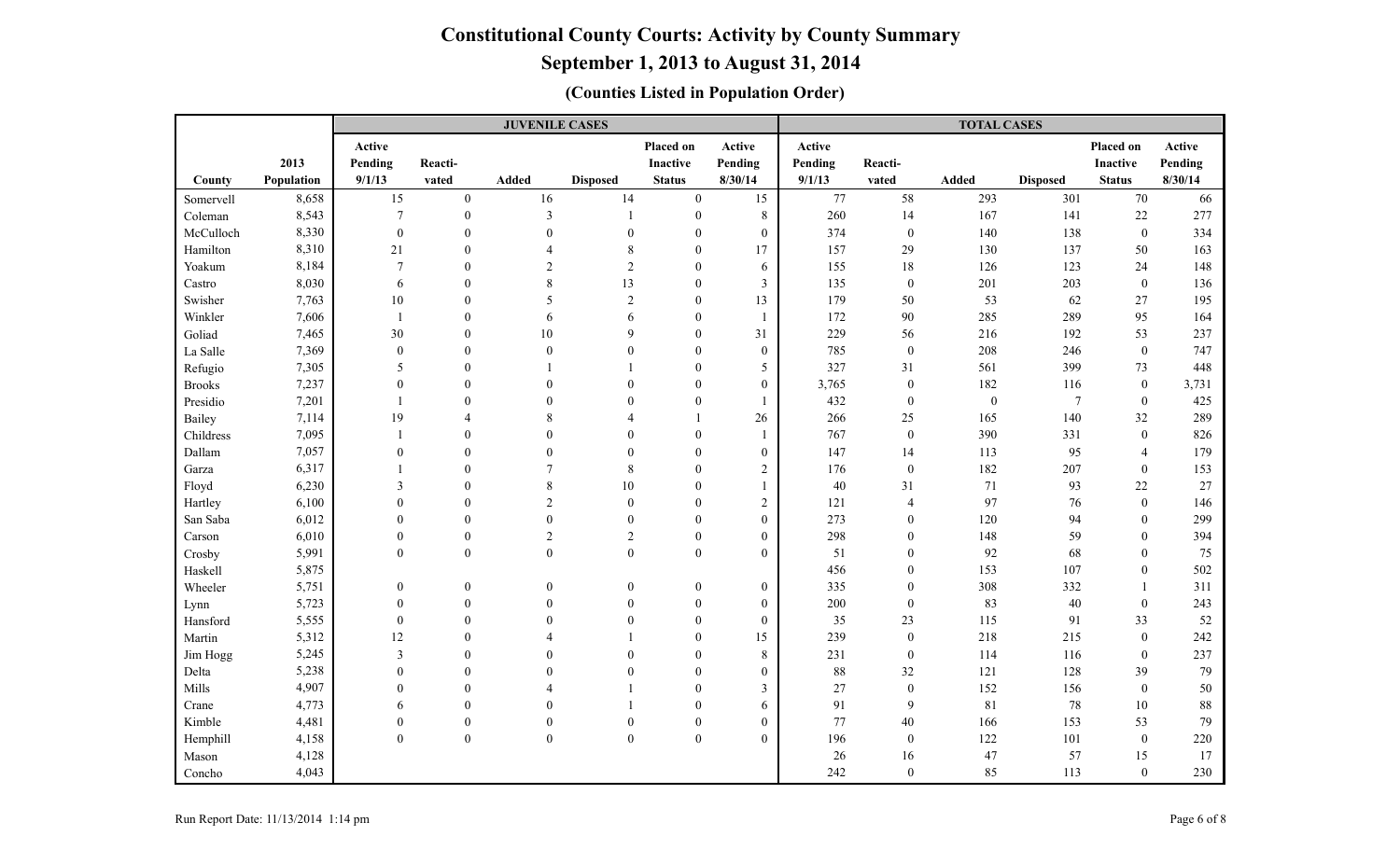# **September 1, 2013 to August 31, 2014**

|                |            |                  |                  | <b>CIVIL CASES</b>      |                          |                  |                  | <b>CRIMINAL CASES</b> |                  |              |                  |                 |                |  |  |
|----------------|------------|------------------|------------------|-------------------------|--------------------------|------------------|------------------|-----------------------|------------------|--------------|------------------|-----------------|----------------|--|--|
|                |            | Active           |                  |                         |                          | Placed on        | Active           | Active                |                  |              |                  | Placed on       | Active         |  |  |
|                | 2013       | Pending          | Reacti-          |                         |                          | Inactive         | Pending          | Pending               | Reacti-          |              |                  | <b>Inactive</b> | Pending        |  |  |
| County         | Population | 9/1/13           | vated            | Added                   | <b>Disposed</b>          | <b>Status</b>    | 8/30/14          | 9/1/13                | vated            | <b>Added</b> | <b>Disposed</b>  | <b>Status</b>   | 8/30/14        |  |  |
| Hardeman       | 4,016      | 9                | $\mathbf{0}$     | $\overline{4}$          | 2                        | $\mathbf{0}$     | $\overline{12}$  | 411                   | $\overline{0}$   | 212          | 154              | $\overline{0}$  | 455            |  |  |
| Sutton         | 4,006      | 54               | $\mathbf{0}$     | 34                      | 38                       | $\mathbf{0}$     | 50               | 149                   | $\boldsymbol{0}$ | 155          | 216              | 25              | 94             |  |  |
| Fisher         | 3,856      | $\boldsymbol{0}$ | $\mathbf{0}$     | $\boldsymbol{0}$        | $\boldsymbol{0}$         | $\mathbf{0}$     | $\boldsymbol{0}$ | 76                    | $\boldsymbol{0}$ | 28           | 52               | $\mathbf{0}$    | 52             |  |  |
| Crockett       | 3,807      | 12               | $\boldsymbol{0}$ | 12                      | 13                       | $\theta$         | 12               | 103                   | $\boldsymbol{0}$ | 263          | 276              | $\theta$        | 139            |  |  |
| Knox           | 3,767      | 16               | $\theta$         | 10                      |                          | $\theta$         | 25               | 76                    | $\overline{0}$   | 64           | 41               | $\mathbf{0}$    | 100            |  |  |
| Baylor         | 3,614      | $\boldsymbol{0}$ | $\theta$         | $\boldsymbol{0}$        | $\mathbf{0}$             | $\mathbf{0}$     | $\boldsymbol{0}$ | 120                   | $\boldsymbol{0}$ | 69           | 68               | $\theta$        | 121            |  |  |
| Reagan         | 3,601      | 38               | $\Omega$         | 37                      | 8                        | $\mathbf{0}$     | 68               | 81                    | $27\,$           | 245          | 207              | 10              | 92             |  |  |
| Kinney         | 3,586      | 38               | $\Omega$         | 3                       | $\overline{c}$           | $\theta$         | 39               | 101                   | $\boldsymbol{0}$ | 167          | 182              | $\theta$        | 89             |  |  |
| Donley         | 3,522      | 9                | $\theta$         | $\overline{2}$          | $\overline{2}$           | $\mathbf{0}$     | 9                | 159                   | $\mathbf{0}$     | 74           | 47               |                 | 166            |  |  |
| Lipscomb       | 3,485      | $\tau$           | $\theta$         | $\overline{2}$          | 2                        | $\overline{0}$   | $\tau$           | 14                    | $\boldsymbol{0}$ | 16           | 14               | $\mathbf{0}$    | 16             |  |  |
| Shackelford    | 3,375      |                  |                  |                         |                          |                  |                  |                       |                  |              |                  |                 |                |  |  |
| Upton          | 3,372      | 11               | $\boldsymbol{0}$ | 5                       | $\overline{\phantom{0}}$ | $\boldsymbol{0}$ | $\tau$           | 95                    | $\mathbf{0}$     | 132          | 113              | $\mathbf{0}$    | 95             |  |  |
| Real           | 3,350      | 19               | $\boldsymbol{0}$ | $\overline{\mathbf{4}}$ | 14                       | 3                | 5                | 56                    | $\boldsymbol{0}$ | 70           | 77               | 5               | 51             |  |  |
| Hudspeth       | 3,318      | 332              | $\theta$         | 3                       | $\overline{1}$           | $\boldsymbol{0}$ | 335              | 697                   | $\mathbf{0}$     | 217          | 93               | $\theta$        | 758            |  |  |
| Hall           | 3,239      | $\boldsymbol{0}$ | $\theta$         | $\overline{c}$          | $\overline{2}$           | $\mathbf{0}$     | $\boldsymbol{0}$ | 42                    | $\boldsymbol{0}$ | 47           | 42               | $\theta$        | 48             |  |  |
| Coke           | 3,210      | 39               | $\theta$         | 5                       | $\overline{2}$           | $\mathbf{1}$     | 42               | 91                    | $\mathbf{0}$     | 37           | 23               | $\mathfrak{Z}$  | 108            |  |  |
| Schleicher     | 3,206      | 5                | $\Omega$         | 10                      | $\overline{4}$           | $\theta$         | 8                | 42                    | $10\,$           | 107          | 107              | 13              | 43             |  |  |
| Collingsworth  | 3,099      | 34               | $\Omega$         | $\overline{2}$          | $\theta$                 | $\theta$         | 36               | 49                    | $\boldsymbol{0}$ | 18           | 30               | $\mathbf{0}$    | 37             |  |  |
| Sherman        | 3,093      | 5                | $\Omega$         | 8                       | Δ                        | $\theta$         | 9                | 25                    | 1                | 63           | $30\,$           | 12              | 55             |  |  |
| Cochran        | 3,016      | $\Delta$         | $\Omega$         |                         |                          | $\Omega$         | $\overline{4}$   | 56                    | 2                | 15           | $\overline{7}$   | $\Omega$        | 64             |  |  |
| Dickens        | 2,291      | $\overline{1}$   | $\Omega$         |                         | 2                        | $\theta$         | $\mathbf{0}$     | 41                    | $\mathbf{0}$     | 38           | 11               | $\theta$        | 68             |  |  |
| Culberson      | 2,277      | 154              | $\theta$         | 9                       | 13                       | $\mathbf{0}$     | 150              | 345                   | $\mathbf{0}$     | 96           | 63               | $\theta$        | 378            |  |  |
| Jeff Davis     | 2,253      | $20\,$           | $\theta$         | $\overline{c}$          | $\overline{2}$           | $\mathbf{0}$     | 22               | 56                    | $\boldsymbol{0}$ | 18           | $\overline{9}$   | $\theta$        | 65             |  |  |
| Menard         | 2,148      | $\overline{0}$   | $\theta$         | 14                      | $\overline{\mathcal{A}}$ | $\mathbf{0}$     | 10               | 59                    | 34               | 154          | 167              | 42              | 34             |  |  |
| Oldham         | 2,102      | 8                | $\theta$         | 6                       | $\overline{A}$           | $\mathbf{0}$     | 10               | 21                    | $\boldsymbol{0}$ | 100          | 84               | $\theta$        | 38             |  |  |
| Armstrong      | 1,949      | 15               | $\theta$         | $\overline{2}$          | $\theta$                 | $\mathbf{0}$     | 17               | 91                    | $\boldsymbol{0}$ | 79           | 72               | $\theta$        | 98             |  |  |
| Edwards        | 1,884      | 5                | $\Omega$         | $\overline{2}$          | $\mathfrak{D}$           | $\theta$         | 5                | 24                    | $\mathbf{0}$     | 46           | 44               | $\Omega$        | 35             |  |  |
| Irion          | 1,612      | $\Delta$         | $\Omega$         | 3                       | $\mathbf{3}$             | $\theta$         | $\mathbf{0}$     | 19                    | $\theta$         | 67           | 59               | $\Delta$        | $20\,$         |  |  |
| Throckmorton   | 1,600      | 6                | $\Omega$         | $\overline{c}$          | $\theta$                 | $\theta$         | $\boldsymbol{0}$ | 14                    | $\theta$         | $\mathbf{0}$ | $\boldsymbol{0}$ | $\Omega$        | $\overline{0}$ |  |  |
| <b>Briscoe</b> | 1,537      | 8                | $\Omega$         | $\overline{c}$          | $\overline{c}$           | $\theta$         | $\tau$           | 25                    | 6                | 6            | 16               | $\mathbf Q$     | 14             |  |  |
| Cottle         | 1,452      | $\overline{1}$   | $\theta$         | $\overline{0}$          | $\theta$                 | $\theta$         | $\overline{1}$   | 57                    | $\mathbf{0}$     | 9            | 26               | $\Omega$        | 52             |  |  |
| Stonewall      | 1,432      | 18               | $\theta$         | 3                       | 5                        | $\mathbf{0}$     | 16               | 35                    | $\boldsymbol{0}$ | 39           | 32               | $\theta$        | 42             |  |  |
| Foard          | 1,277      | 13               | $\theta$         | $\boldsymbol{0}$        | $\mathbf{0}$             | $\boldsymbol{0}$ | 13               | 22                    | $\boldsymbol{0}$ | $20\,$       | 14               | $\theta$        | $28\,$         |  |  |
| Glasscock      | 1,251      | $\overline{0}$   | $\theta$         | 15                      | $\overline{2}$           | $\mathbf{0}$     | 13               | 77                    | $\boldsymbol{0}$ | 153          | 119              | $\mathbf{0}$    | 123            |  |  |
| Sterling       | 1,219      | 6                | $\theta$         | 14                      | 12                       | $\theta$         | $\,8\,$          | 46                    | 11               | 75           | 87               | 12              | 33             |  |  |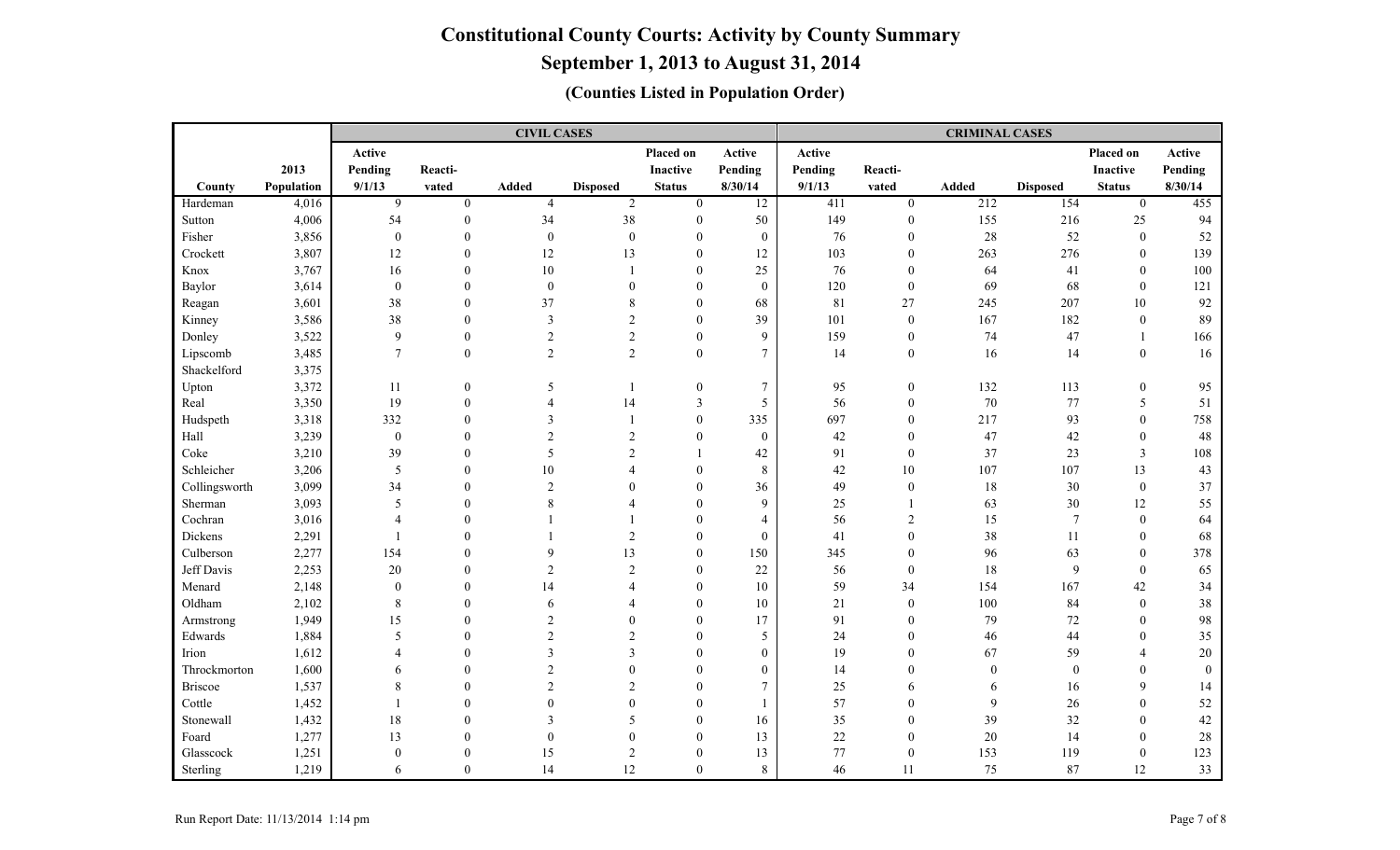|               |            |                         |                  | <b>JUVENILE CASES</b> |                  |                  |                  | <b>TOTAL CASES</b> |                  |                |                 |                  |              |  |
|---------------|------------|-------------------------|------------------|-----------------------|------------------|------------------|------------------|--------------------|------------------|----------------|-----------------|------------------|--------------|--|
|               |            | Active                  |                  |                       |                  | Placed on        | Active           | Active             |                  |                |                 | Placed on        | Active       |  |
|               | 2013       | Pending                 | Reacti-          |                       |                  | <b>Inactive</b>  | Pending          | Pending            | Reacti-          |                |                 | <b>Inactive</b>  | Pending      |  |
| County        | Population | 9/1/13                  | vated            | Added                 | <b>Disposed</b>  | <b>Status</b>    | 8/30/14          | 9/1/13             | vated            | Added          | <b>Disposed</b> | <b>Status</b>    | 8/30/14      |  |
| Hardeman      | 4,016      | $\boldsymbol{0}$        | $\boldsymbol{0}$ | $\boldsymbol{0}$      | $\boldsymbol{0}$ | $\boldsymbol{0}$ | $\boldsymbol{0}$ | 420                | $\boldsymbol{0}$ | 216            | 156             | $\boldsymbol{0}$ | 467          |  |
| Sutton        | 4,006      |                         | $\boldsymbol{0}$ | $\mathbf{0}$          | $\boldsymbol{0}$ | $\mathbf{0}$     |                  | 204                | $\boldsymbol{0}$ | 189            | 254             | 25               | 145          |  |
| Fisher        | 3,856      | $\Omega$                | $\theta$         | $\theta$              | $\overline{0}$   | $\theta$         | $\theta$         | 76                 | $\mathbf{0}$     | $28\,$         | 52              | $\mathbf{0}$     | 52           |  |
| Crockett      | 3,807      |                         | $\theta$         | $\Omega$              | $\theta$         | $\mathbf{0}$     |                  | 116                | $\mathbf{0}$     | 275            | 289             | $\mathbf{0}$     | 152          |  |
| Knox          | 3,767      | $\theta$                | $\theta$         | $\theta$              | $\overline{0}$   | $\mathbf{0}$     | $\boldsymbol{0}$ | 92                 | $\boldsymbol{0}$ | 74             | $42\,$          | $\mathbf{0}$     | 125          |  |
| Baylor        | 3,614      | $\theta$                | $\Omega$         | $\Omega$              | $\Omega$         | $\theta$         | $\overline{0}$   | 120                | $\boldsymbol{0}$ | 69             | 68              | $\mathbf{0}$     | 121          |  |
| Reagan        | 3,601      | $\Delta$                | $\theta$         | $\Omega$              | 0                | $\boldsymbol{0}$ | $\overline{4}$   | 123                | 27               | 282            | 215             | 10               | 164          |  |
| Kinney        | 3,586      | $\theta$                | $\Omega$         | $\Omega$              | $\theta$         | $\theta$         | $\overline{0}$   | 139                | $\boldsymbol{0}$ | 170            | 184             | $\mathbf{0}$     | 128          |  |
| Donley        | 3,522      | $\boldsymbol{0}$        | $\Omega$         | $\Omega$              | $\overline{0}$   | $\mathbf{0}$     | $\mathbf{0}$     | 168                | $\boldsymbol{0}$ | 76             | 49              |                  | 175          |  |
| Lipscomb      | 3,485      | $\overline{0}$          | $\Omega$         | $\Omega$              | $\Omega$         | $\theta$         | $\boldsymbol{0}$ | 21                 | $\mathbf{0}$     | 18             | 16              | $\theta$         | 23           |  |
| Shackelford   | 3,375      | $\overline{2}$          | $\theta$         | $\overline{2}$        | $\Delta$         | $\theta$         | $\theta$         | $\overline{2}$     | $\theta$         | $\overline{2}$ | $\overline{4}$  | $\theta$         | $\mathbf{0}$ |  |
| Upton         | 3,372      | $\overline{\mathbf{3}}$ | $\theta$         | 3                     | $\overline{c}$   | $\overline{0}$   | $\overline{4}$   | 109                | $\boldsymbol{0}$ | 140            | 116             | $\mathbf{0}$     | 106          |  |
| Real          | 3,350      | $\overline{0}$          | $\mathbf{0}$     | 3                     | $\overline{0}$   | $\overline{0}$   | $\mathfrak{Z}$   | 75                 | $\boldsymbol{0}$ | 77             | 91              | 8                | 59           |  |
| Hudspeth      | 3,318      | $\theta$                | $\Omega$         | $\theta$              | $\Omega$         | $\theta$         | $\boldsymbol{0}$ | 1,029              | $\boldsymbol{0}$ | 220            | 94              | $\boldsymbol{0}$ | 1,093        |  |
| Hall          | 3,239      | $\boldsymbol{0}$        | $\theta$         | $\theta$              | 0                | $\mathbf{0}$     | $\overline{0}$   | 42                 | $\mathbf{0}$     | 49             | 44              | $\boldsymbol{0}$ | 48           |  |
| Coke          | 3,210      | $\overline{2}$          | $\Omega$         | $\Omega$              | $\theta$         | $\theta$         | $\sqrt{2}$       | 132                | $\boldsymbol{0}$ | 42             | 25              | $\overline{4}$   | 152          |  |
| Schleicher    | 3,206      | $\boldsymbol{0}$        | $\Omega$         | $\Omega$              | $\overline{0}$   | $\mathbf{0}$     | $\boldsymbol{0}$ | 47                 | 10               | 117            | 111             | 13               | 51           |  |
| Collingsworth | 3,099      | $\overline{0}$          | $\theta$         | $\Omega$              | $\Omega$         | $\theta$         | $\mathbf{0}$     | 83                 | $\mathbf{0}$     | $20\,$         | 30              | $\boldsymbol{0}$ | 73           |  |
| Sherman       | 3,093      | $\overline{3}$          | $\Omega$         | $\Omega$              | $\theta$         | $\theta$         | 3                | 33                 | $\mathbf{1}$     | 71             | 34              | 12               | 67           |  |
| Cochran       | 3,016      | 12                      | $\theta$         | 8                     | 5                | $\theta$         | 15               | 72                 | $\sqrt{2}$       | 24             | 13              | $\theta$         | 83           |  |
| Dickens       | 2,291      | $\boldsymbol{0}$        | $\mathbf{0}$     | $\Omega$              | $\mathbf{0}$     | $\mathbf{0}$     | $\boldsymbol{0}$ | 42                 | $\mathbf{0}$     | 39             | 13              | $\mathbf{0}$     | 68           |  |
| Culberson     | 2,277      | $\overline{2}$          | $\Omega$         | $\Omega$              | $\Omega$         | $\theta$         | $\overline{c}$   | 501                | $\boldsymbol{0}$ | 105            | $76\,$          | $\boldsymbol{0}$ | 530          |  |
| Jeff Davis    | 2,253      | $\boldsymbol{0}$        | $\theta$         | $\Omega$              | $\mathbf{0}$     | $\mathbf{0}$     | $\overline{0}$   | 76                 | $\boldsymbol{0}$ | $20\,$         | 11              | $\boldsymbol{0}$ | 87           |  |
| Menard        | 2,148      | $\theta$                | $\Omega$         | $\Omega$              | $\theta$         | $\theta$         | $\overline{0}$   | 59                 | 34               | 168            | 171             | 42               | 44           |  |
| Oldham        | 2,102      | $\overline{0}$          | $\Omega$         | $\Omega$              | $\overline{0}$   | $\mathbf{0}$     | $\boldsymbol{0}$ | 29                 | $\boldsymbol{0}$ | 106            | $88\,$          | $\boldsymbol{0}$ | $48\,$       |  |
| Armstrong     | 1,949      |                         | $\Omega$         | $\Omega$              | $\Omega$         | $\theta$         |                  | 107                | $\mathbf{0}$     | 81             | $72\,$          | $\theta$         | 116          |  |
| Edwards       | 1,884      | $\theta$                | $\Omega$         | $\Omega$              | $\Omega$         | $\theta$         | $\overline{0}$   | 29                 | $\theta$         | $48\,$         | $46\,$          | $\Omega$         | 40           |  |
| Irion         | 1,612      | $\boldsymbol{0}$        | $\theta$         | $\Omega$              | $\theta$         | $\theta$         | $\boldsymbol{0}$ | 23                 | $\mathbf{0}$     | $70\,$         | 62              | $\overline{4}$   | $20\,$       |  |
| Throckmorton  | 1,600      | $\overline{2}$          | $\theta$         | $\theta$              | $\overline{0}$   | $\mathbf{0}$     | $\overline{0}$   | 22                 | $\mathbf{0}$     | $\sqrt{2}$     | $\mathbf{0}$    | $\theta$         | $\mathbf{0}$ |  |
| Briscoe       | 1,537      | $\boldsymbol{0}$        | $\theta$         | $\overline{2}$        | 2                | $\theta$         | $\boldsymbol{0}$ | 33                 | 6                | $10\,$         | $20\,$          | 9                | $21\,$       |  |
| Cottle        | 1,452      | $\boldsymbol{0}$        | $\theta$         | $\theta$              | $\boldsymbol{0}$ | $\boldsymbol{0}$ | $\overline{0}$   | 58                 | $\mathbf{0}$     | $\mathbf{9}$   | 26              | $\boldsymbol{0}$ | 53           |  |
| Stonewall     | 1,432      | $\theta$                | $\Omega$         | $\Omega$              | $\theta$         | $\theta$         | $\overline{0}$   | 53                 | $\theta$         | $42\,$         | 37              | $\theta$         | 58           |  |
| Foard         | 1,277      | $\Omega$                | $\Omega$         | $\theta$              | $\overline{0}$   | $\mathbf{0}$     | $\mathbf{0}$     | 35                 | $\mathbf{0}$     | $20\,$         | 14              | $\boldsymbol{0}$ | 41           |  |
| Glasscock     | 1,251      | $\theta$                | $\theta$         | $\theta$              | $\overline{0}$   | $\mathbf{0}$     | $\boldsymbol{0}$ | 77                 | $\boldsymbol{0}$ | 168            | 121             | $\boldsymbol{0}$ | 136          |  |
| Sterling      | 1,219      | $\theta$                | $\theta$         | $\theta$              | $\theta$         | $\theta$         | $\overline{0}$   | 52                 | 11               | 89             | 99              | 12               | 41           |  |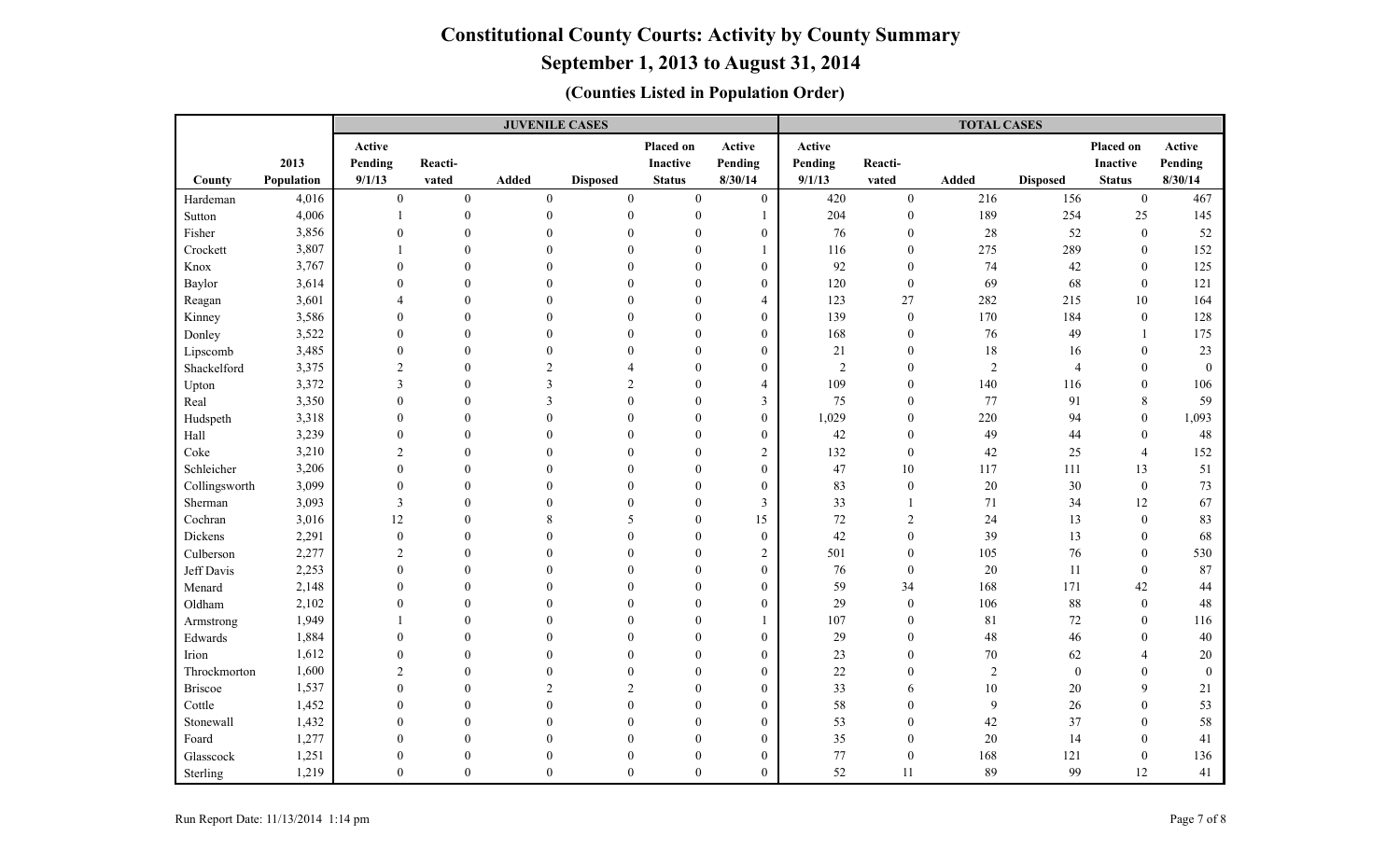# **September 1, 2013 to August 31, 2014**

|               |            | <b>CIVIL CASES</b> |                |              |                 |                 |                |          | <b>CRIMINAL CASES</b> |              |                 |                 |         |  |
|---------------|------------|--------------------|----------------|--------------|-----------------|-----------------|----------------|----------|-----------------------|--------------|-----------------|-----------------|---------|--|
|               |            | Active             |                |              |                 | Placed on       | Active         | Active   |                       |              |                 | Placed on       | Active  |  |
|               | 2013       | Pending            | Reacti-        |              |                 | <b>Inactive</b> | Pending        | Pending  | Reacti-               |              |                 | <b>Inactive</b> | Pending |  |
| County        | Population | 9/1/13             | vated          | <b>Added</b> | <b>Disposed</b> | <b>Status</b>   | 8/30/14        | 9/1/13   | vated                 | <b>Added</b> | <b>Disposed</b> | <b>Status</b>   | 8/30/14 |  |
| Motley        | l, 196     |                    | $\Omega$       |              |                 |                 | $\overline{0}$ | h.       | $\theta$              | <sub>0</sub> |                 |                 |         |  |
| Terrell       | 903        | o                  | $\Omega$       |              |                 | $\Omega$        |                | 26       | $\mathbf{0}$          | 39           | 32              |                 | 34      |  |
| Roberts       | 831        |                    |                |              |                 |                 |                | 35       | $\Omega$              | 33           | 37              |                 |         |  |
| Kent          | 807        |                    | $\Omega$       |              |                 |                 | $\theta$       | 16       | $\theta$              | <sub>0</sub> |                 |                 | 15      |  |
| McMullen      | 764        |                    |                |              |                 |                 | 0              | $\Omega$ | $\Omega$              | 54           | 20              |                 | 34      |  |
| Borden        | 637        |                    | $\Omega$       |              |                 | 0               |                | 10       | $\theta$              | 13           |                 |                 | 16      |  |
| Kenedy        | 412        | 122                | $\Omega$       | 12           |                 |                 | 133            | 237      | $\theta$              | 98           | 55              |                 | 286     |  |
| King          | 285        |                    | $\Omega$       | $\Omega$     |                 |                 | $\theta$       | 91       | $\Omega$              | 11           |                 |                 | 102     |  |
| Loving        | 95         |                    | $\overline{0}$ | $\theta$     |                 | $\theta$        |                |          | $\theta$              | 10           |                 |                 | 9       |  |
| <b>TOTALS</b> | 26,448,193 | 17,719             | 50             | 6,185        | 4,911           | 155             | 18,416         | 83,771   | 9,311                 | 57,306       | 57,719          | 10,487          | 82,344  |  |